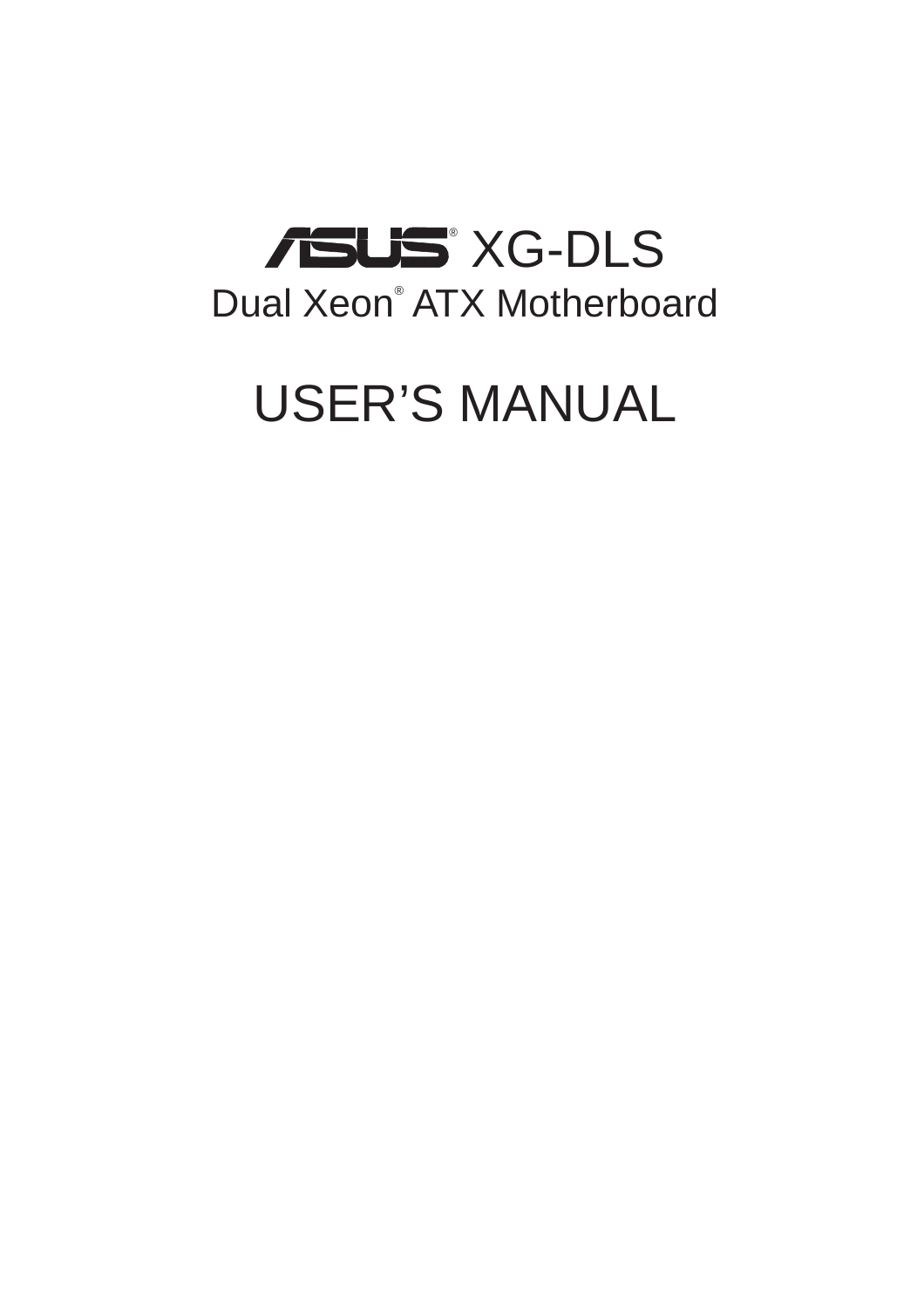No part of this manual, including the products and software described in it, may be reproduced, transmitted, transcribed, stored in a retrieval system, or translated into any language in any form or by any means, except documentation kept by the purchaser for backup purposes, without the express written permission of ASUSTeK COMPUTER INC. ("ASUS").

ASUS PROVIDES THIS MANUAL "AS IS" WITHOUT WARRANTY OF ANY KIND, EITHER EXPRESS OR IMPLIED, INCLUDING BUT NOT LIMITED TO THE IMPLIED WARRANTIES OR CONDITIONS OF MERCHANTABILITY OR FITNESS FOR A PAR-TICULAR PURPOSE. IN NO EVENT SHALL ASUS, ITS DIRECTORS, OFFICERS, EMPLOYEES OR AGENTS BE LIABLE FOR ANY INDIRECT, SPECIAL, INCIDEN-TAL, OR CONSEQUENTIAL DAMAGES (INCLUDING DAMAGES FOR LOSS OF PROFITS, LOSS OF BUSINESS, LOSS OF USE OR DATA, INTERRUPTION OF BUSI-NESS AND THE LIKE), EVEN IF ASUS HAS BEEN ADVISED OF THE POSSIBILITY OF SUCH DAMAGES ARISING FROM ANY DEFECT OR ERROR IN THIS MANUAL OR PRODUCT.

Product warranty or service will not be extended if: (1) the product is repaired, modified or altered, unless such repair, modification of alteration is authorized in writing by ASUS; or (2) the serial number of the product is defaced or missing.

Products and corporate names appearing in this manual may or may not be registered trademarks or copyrights of their respective companies, and are used only for identification or explanation and to the owners' benefit, without intent to infringe.

- Intel, LANDesk, and Pentium are registered trademarks of Intel Corporation.
- IBM and OS/2 are registered trademarks of International Business Machines.
- Symbios is a registered trademark of Symbios Logic Corporation.
- Windows and MS-DOS are registered trademarks of Microsoft Corporation.
- Sound Blaster, SB16, AWE32, AWE64D and SB-LINK are trademarks of Creative Technology Ltd.
- Adobe and Acrobat are registered trademarks of Adobe Systems Incorporated.

The product name and revision number are both printed on the product itself. Manual revisions are released for each product design represented by the digit before and after the period of the manual revision number. Manual updates are represented by the third digit in the manual revision number.

For previous or updated manuals, BIOS, drivers, or product release information, contact ASUS at http://www.asus.com.tw or through any of the means indicated on the following page.

SPECIFICATIONS AND INFORMATION CONTAINED IN THIS MANUAL ARE FUR-NISHED FOR INFORMATIONAL USE ONLY, AND ARE SUBJECT TO CHANGE AT ANY TIME WITHOUT NOTICE, AND SHOULD NOT BE CONSTRUED AS A COM-MITMENT BY ASUS. ASUS ASSUMES NO RESPONSIBILITY OR LIABILITY FOR ANY ERRORS OR INACCURACIES THAT MAY APPEAR IN THIS MANUAL, INCLUD-ING THE PRODUCTS AND SOFTWARE DESCRIBED IN IT.

**Copyright © 1999 ASUSTeK COMPUTER INC. All Rights Reserved.**

 Product Name: **ASUS XG-DLS** Manual Revision: **1.04 E396** Release Date: **June 1999**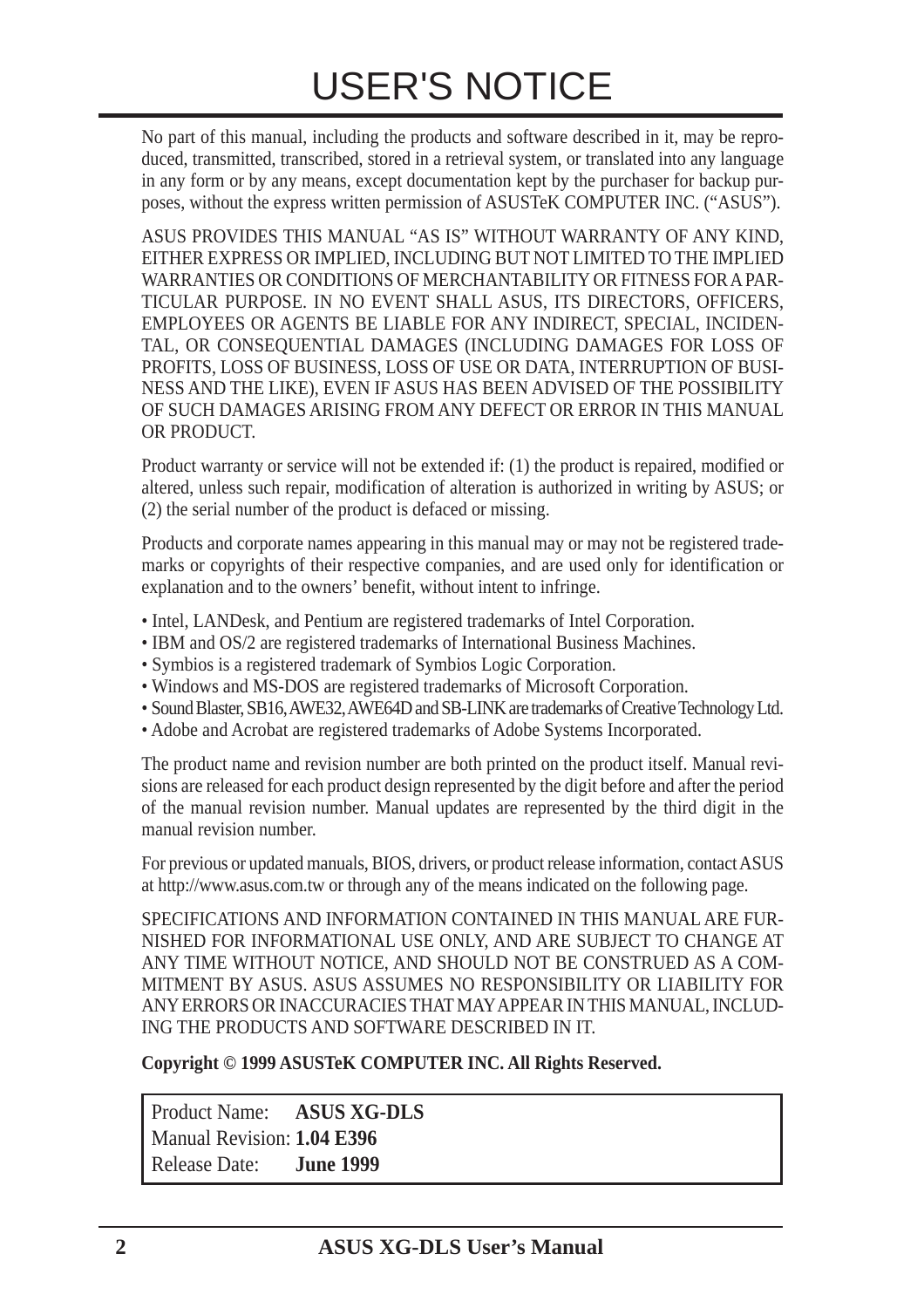# ASUS CONTACT INFORMATION

# ASUSTeK COMPUTER INC.

# Marketing<br>Address:

150 Li-Te Road, Peitou, Taipei, Taiwan 112 Telephone: +886-2-2894-3447 Fax: +886-2-2894-3449 Email: info@asus.com.tw

### Technical Support

| Fax:       | $+886 - 2 - 2895 - 9254$ |
|------------|--------------------------|
| Email:     | tsd@asus.com.tw          |
| Newsgroup: | news2.asus.com.tw        |
| WWW:       | www.asus.com.tw          |
| FTP:       | ftp.asus.com.tw/pub/ASUS |

## ASUS COMPUTER INTERNATIONAL

#### **Marketing**

| Address: | 6737 Mowry Avenue, Mowry Business Center, Building 2 |
|----------|------------------------------------------------------|
|          | Newark, CA 94560, USA                                |
| Fax:     | $+1-510-608-4555$                                    |
| Email:   | info-usa@asus.com.tw                                 |

#### Technical Support

| Fax:   | $+1-510-608-4555$        |
|--------|--------------------------|
| BBS:   | $+1-510-739-3774$        |
| Email: | tsd-usa@asus.com.tw      |
| WWW:   | www.asus.com             |
| FTP:   | ftp.asus.com.tw/pub/ASUS |

## ASUS COMPUTER GmbH

### **Marketing**

| Address:   | Harkort Str. 25, 40880 Ratingen, BRD, Germany |
|------------|-----------------------------------------------|
| Telephone: | 49-2102-445011                                |
| Fax:       | 49-2102-442066                                |
| Email:     | sales@asuscom.de                              |

#### Technical Support

| 49-2102-499712             |
|----------------------------|
| 49-2102-448690             |
| tsd@asuscom.de             |
| www.asuscom.de             |
| ftp.asuscom.de/pub/ASUSCOM |
|                            |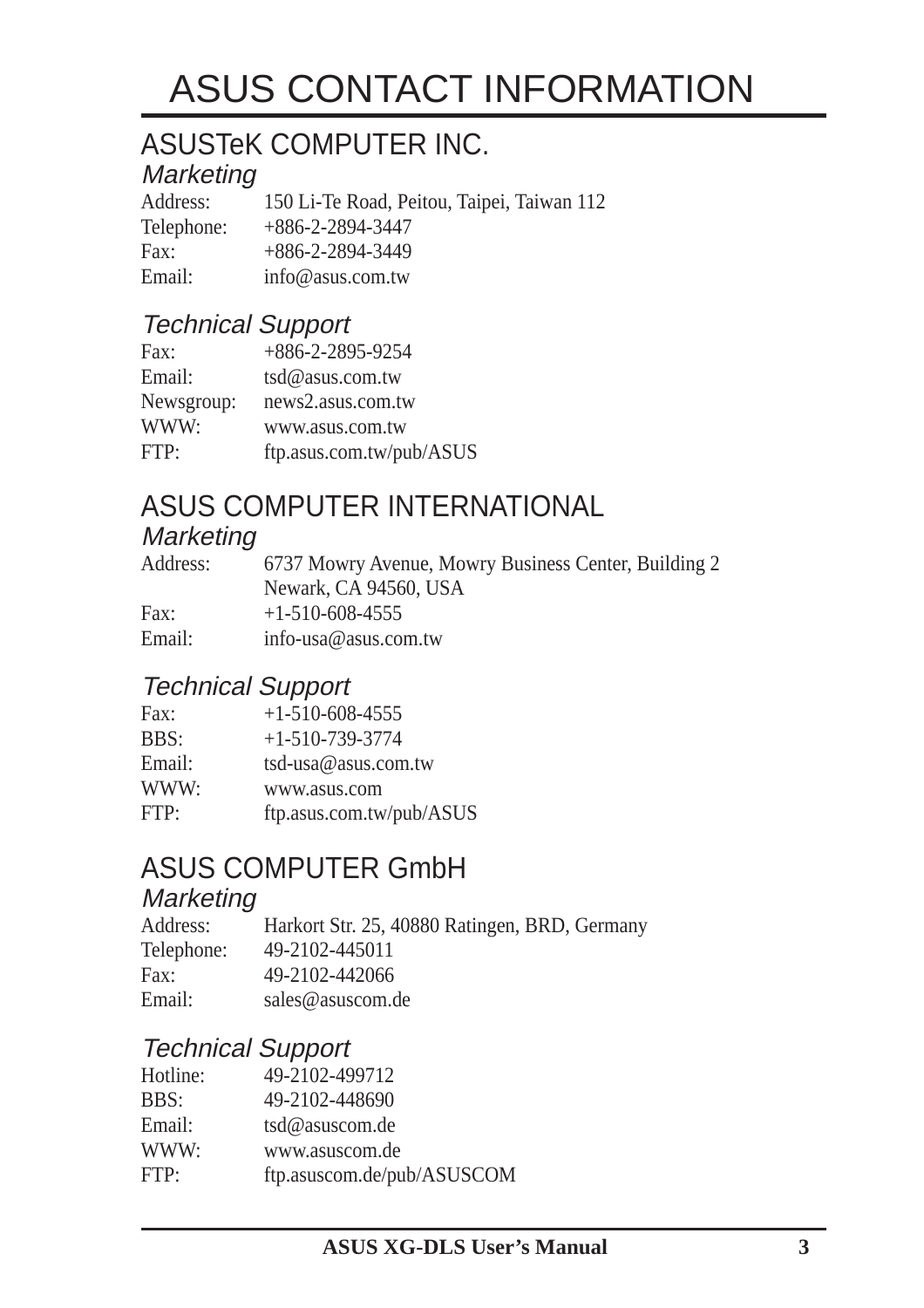# **CONTENTS**

| <b>I. INTRODUCTION</b>                                    | 7  |
|-----------------------------------------------------------|----|
|                                                           |    |
|                                                           |    |
| <b>II. FEATURES</b>                                       | 8  |
|                                                           |    |
|                                                           |    |
| <b>III. INSTALLATION</b>                                  | 12 |
|                                                           |    |
|                                                           |    |
|                                                           |    |
|                                                           |    |
|                                                           |    |
|                                                           |    |
|                                                           |    |
|                                                           |    |
|                                                           |    |
|                                                           |    |
|                                                           |    |
| Step 5: Install a 2nd Processor or Termination Module  21 |    |
|                                                           |    |
|                                                           |    |
|                                                           |    |
|                                                           |    |
|                                                           |    |
|                                                           |    |
|                                                           |    |
|                                                           |    |
|                                                           |    |
|                                                           |    |
|                                                           |    |
|                                                           |    |
|                                                           |    |
|                                                           |    |
| <b>IV. BIOS SOFTWARE</b>                                  | 36 |
|                                                           |    |
|                                                           |    |
| Managing and Updating Your Motherboard's BIOS  38         |    |
|                                                           |    |
|                                                           |    |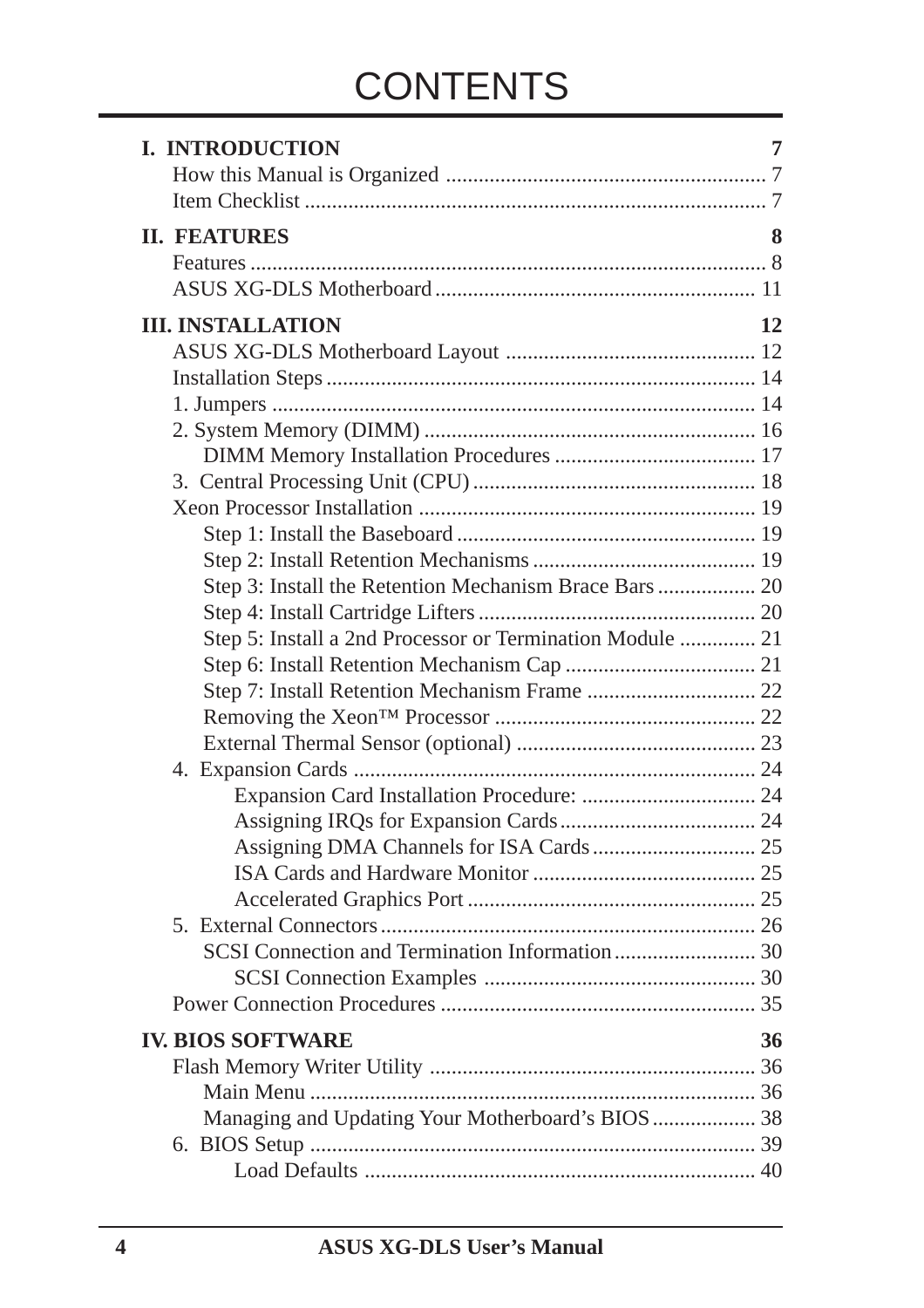# **CONTENTS**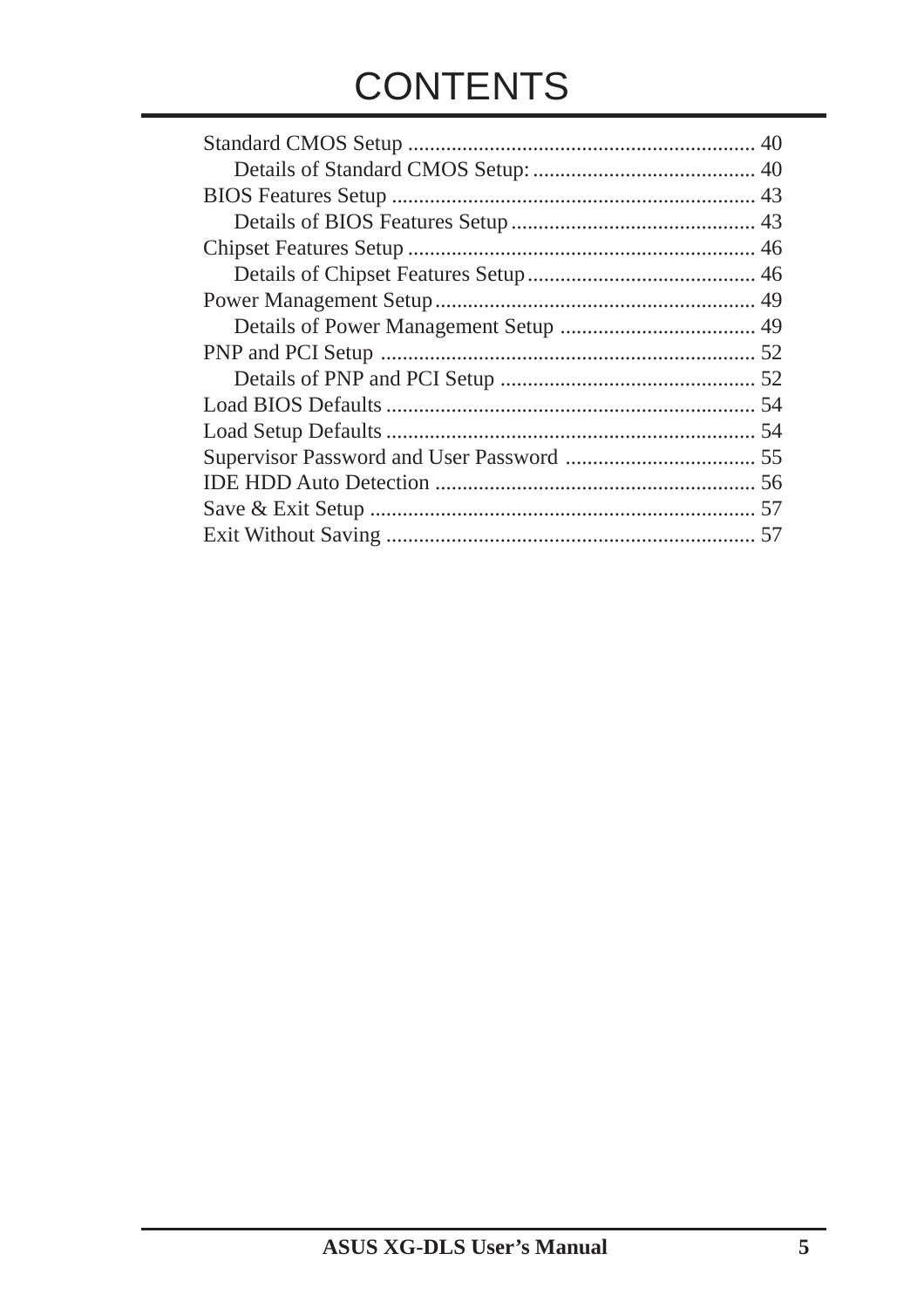# FCC & DOC COMPLIANCE

### **Federal Communications Commission Statement**

This device complies with FCC Rules Part 15. Operation is subject to the following two conditions:

- This device may not cause harmful interference, and
- This device must accept any interference received, including interference that may cause undesired operation.

This equipment has been tested and found to comply with the limits for a Class B digital device, pursuant to Part 15 of the FCC Rules. These limits are designed to provide reasonable protection against harmful interference in a residential installation. This equipment generates, uses and can radiate radio frequency energy and, if not installed and used in accordance with manufacturer's instructions, may cause harmful interference to radio communications. However, there is no guarantee that interference will not occur in a particular installation. If this equipment does cause harmful interference to radio or television reception, which can be determined by turning the equipment off and on, the user is encouraged to try to correct the interference by one or more of the following measures:

- Re-orient or relocate the receiving antenna.
- Increase the separation between the equipment and receiver.
- Connect the equipment to an outlet on a circuit different from that to which the receiver is connected.
- Consult the dealer or an experienced radio/TV technician for help.

**WARNING!** Any changes or modifications to this product not expressly approved by the manufacturer could void any assurances of safety or performance and could result in violation of Part 15 of the FCC Rules.

### **Canadian Department of Communications Statement**

This digital apparatus does not exceed the Class B limits for radio noise emissions from digital apparatus set out in the Radio Interference Regulations of the Canadian Department of Communications.

**This Class B digital apparatus complies with Canadian ICES-003.**

**Cet appareil numérique de la classe B est conforme à la norme NMB-003 du Canada.**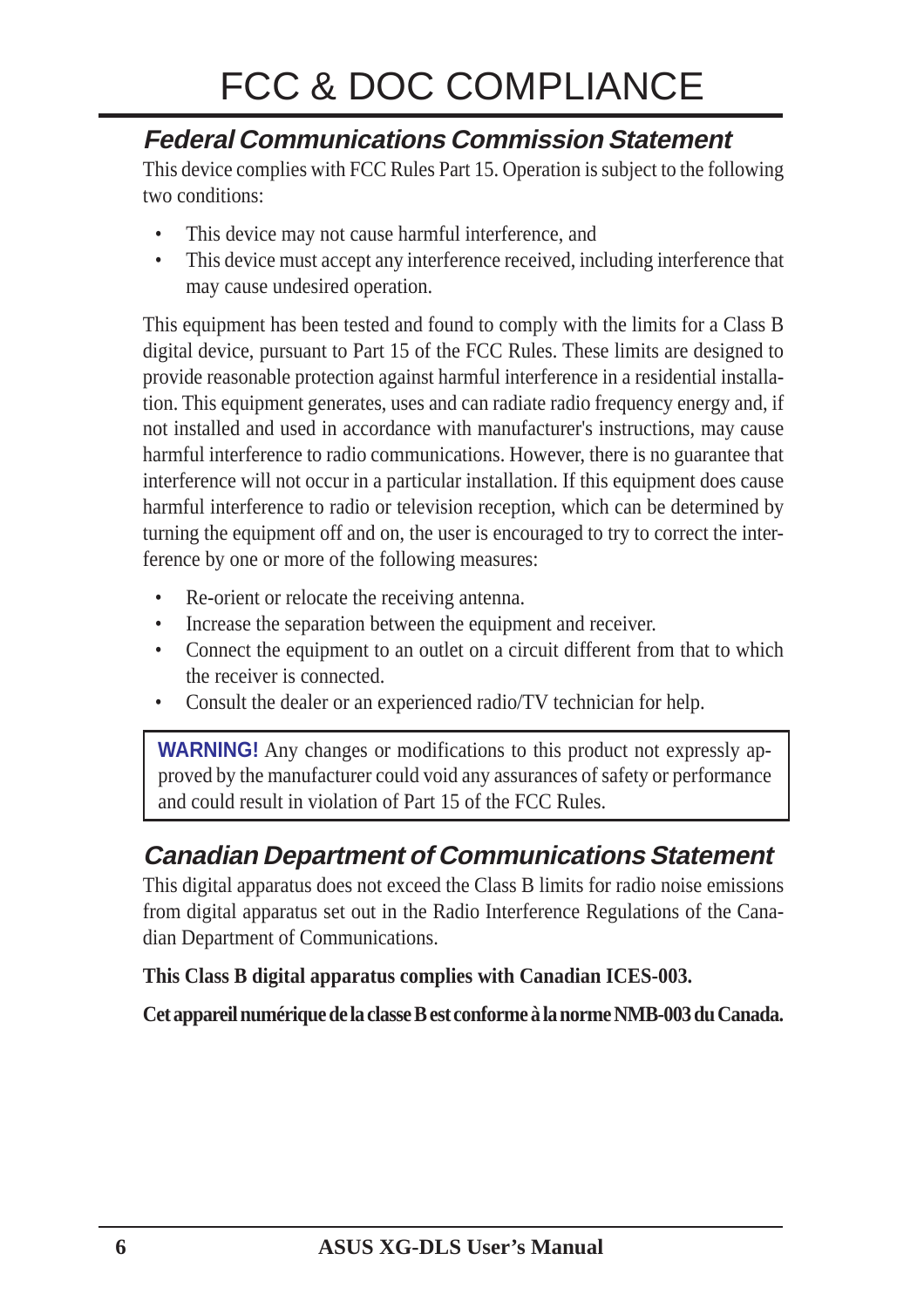# How this Manual is Organized

This manual is divided into the following sections:

- **I.** Introduction Manual information and checklist
- **II.** Features Information and specifications
- **III.** Installation Instructions on setting up the motherboard
- **IV.** BIOS Software Instructions on setting up the BIOS software
- **V.** Support Software Driver and utilities installation and usage

# Item Checklist

Check that your package is complete. If you discover damaged or missing items, contact your retailer.

- $\overline{v}(1)$  ASUS Motherboard
- $\overline{v}(1)$  Processor mounting set for two processors
- $\overline{M}$  (1) Front side bus termination module (for slot 2 connector)
- $\overline{V}$  (1) IDE ribbon cable for master and slave drives
- $\Box$  (1) Floppy ribbon cable for (1) 5.25inch floppy and (2) 3.5inch floppies
- $\sqrt{ }$  (1) Bag of spare jumpers caps
- $\overline{9}$  (1) 68-pin Ultra2 cable with terminator (usable on all 68pin SCSI devices)
- $\triangledown$  (1) 68-pin Ultra-Wide SCSI cable (not usable for Ultra2 devices)
- $\sqrt{ }$  (1) 50-pin Ultra-Fast SCSI cable
- $\overline{M}$  (1) Support CD with drivers and utilities
- $\triangledown$  (1) This motherboard User's Manual
- $\Box$  (1) Adaptec 7800 Family Manager Set User's Manual
- ASUS PC100 DIMM memory module (optional)
- ASUS PCI-L101 Wake-On-LAN 10/100 Fast Ethernet Card (optional)
- IrDA-compliant infrared module (optional)
- $\Box$  CPU thermal sensor cable (optional)

**I. INTRODUCTION** Manual / Checklist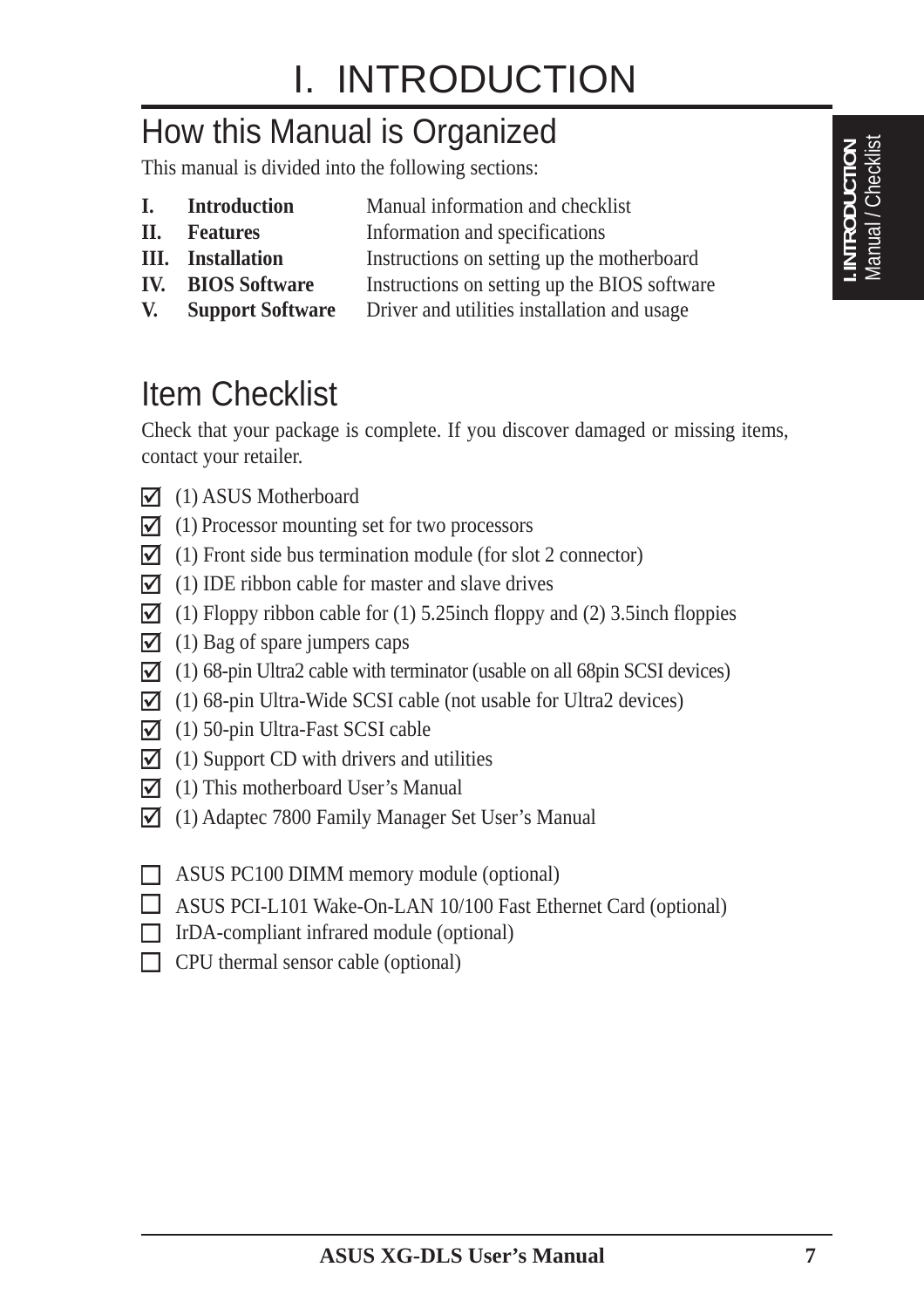## Features

The ASUS XG-DLS motherboard is carefully designed for the demanding corporate user who wants the highest performance motherboard money can buy.

- **Multi-Speed:** Supports dual Intel® Pentium® III Xeon™ (500MHz and faster) and Pentium<sup>®</sup> II Xeon<sup>™</sup> (400MHz to 450MHz) processors. When using a dual processor configuration, both processors must have the same speed. When using a single processor configuration, the included front side bus termination moudle must be used.
- **Intel AGPset:** Features Intel's 440GX AGPset with I/O subsystems and frontside bus (FSB) platform, which boosts the traditional 66-MHz internal bus speed to 100MHz.
- **PC100 Memory Support:** Equipped with four DIMM sockets to support Intel PC100-compliant SDRAMs (8, 16, 32, 64, 128, 256, or 512MB) up to 2048MB.
- **Network Interface:** Features the Intel 82558 Fast-Ethernet Controller (fully integrated 10BASE-T/100BASE-TX) which supports Wake-On-LAN.
- **Wake-On-LAN Connector:** Supports a secondary Wake-On–LAN activity with an optional Wake-On-LAN Ethernet card on the expansion slot.
- **Adaptec SCSI Chipset:** Features Adaptec AIC-7896 dual-channel Ultra2 SCSI chipset that supports any combination of 50-pin narrow or 68-pin wide/ultra2 devices through the onboard 50-pin and 68-pin SCSI connectors.
- **AGP Slot:** Supports Accelerated Graphics Port cards for high performance, component level interconnect targeted at 3D graphical display applications.
- **PCI/ISA Expansion Slots:** Provides five 32-bit PCI and one 16-bit ISA slots. (PCI4 and PCI5 has shared interrupt)
- **Super Multi-I/O:** Provides two high-speed UART compatible serial ports and one parallel port with EPP and ECP capabilities. UART2 can also be directed from COM2 to the Infrared Module for wireless connections.
- **Ultra DMA/33 Bus Master IDE/Floppy:** Comes with an onboard PCI Bus Master IDE controller with two connectors that supports four IDE devices in two channels, supports UltraDMA/33, PIO Modes 3 and 4 and Bus Master IDE DMA Mode 2, and supports Enhanced IDE devices. Two floppy drives of either 5.25inch or 3.5inch (1.44MB or 2.88MB) are also supported without an external card. Supports Japanese standard "Floppy 3 mode" (3.5-inch disk drive: 1.2MB) and LS-120 floppy disk drives (3.5-inch disk drive: 120 MB, 1.44MB, 720KB). BIOS supports IDE CD-ROM or SCSI device boot-up.
- **SB-Link™:** Features Creative's SB-Link™, allowing SB16 compatibility, using Intel's PC-PCI technology, to AWE64D or compatible PCI audio cards.
- **IrDA:** Supports an optional infrared port module for wireless interface.
- **Chassis Intrusion:** Onboard chassis intrusion header allows security switches to be connected to the motherboard for chassis intrusion alarm and logging.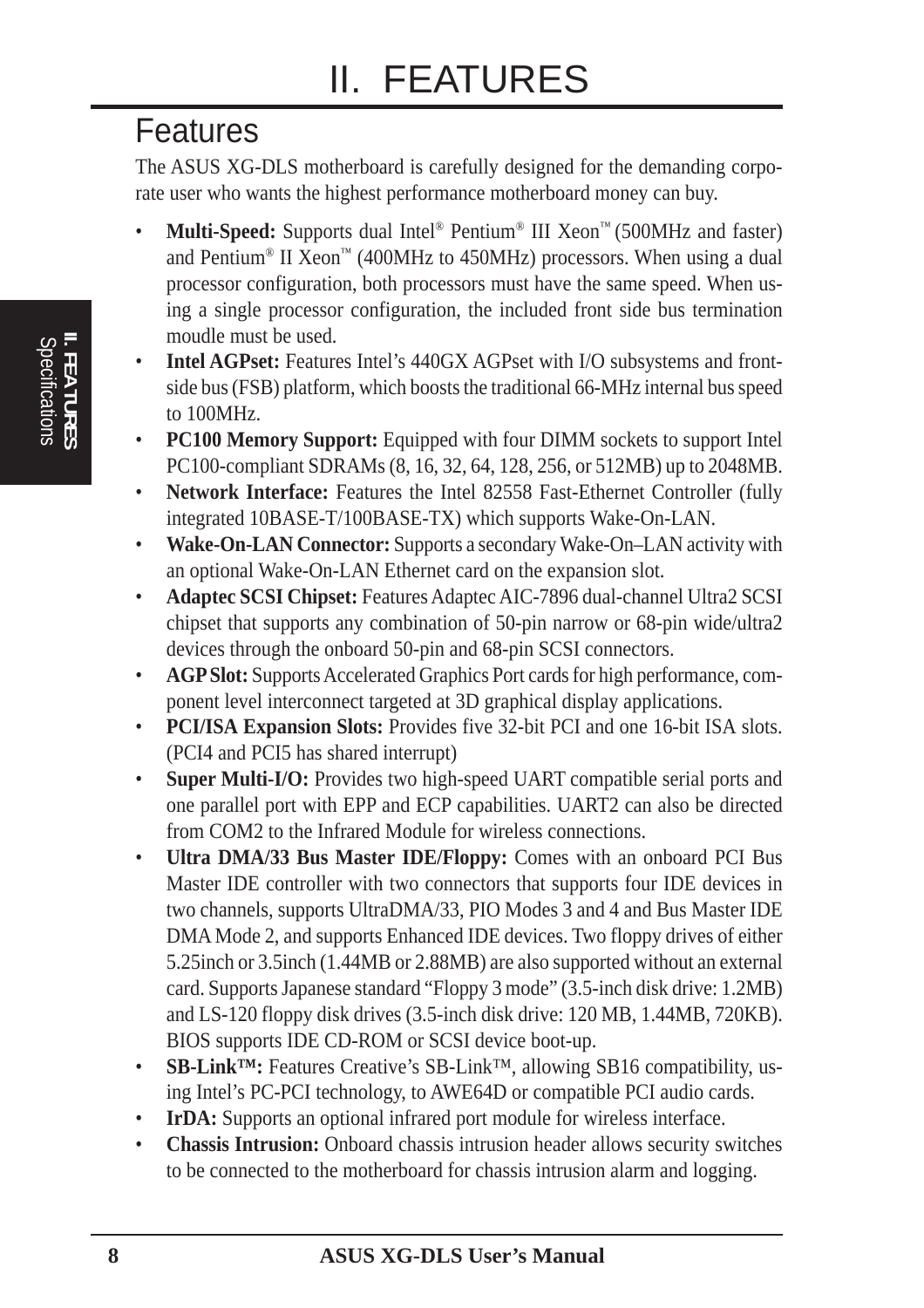#### **Special Features:**

- **Enhanced ACPI:** Features a programmable BIOS, offering enhanced ACPI for Windows 98 compatibility, built-in firmware-based virus protection through Trend ChipAway Virus codes, and autodetection of most devices for virtually automatic setup.
- **Desktop Management Interface (DMI):** Supports DMI through BIOS, which allows hardware to communicate within a standard protocol creating a higher level of compatibility. (Requires DMI-enabled components.)
- **Easy Installation:** Incorporates BIOS that supports autodetection of hard disk drives, PS/2 mouse, and Plug and Play devices to make the setup of hard disk drives, expansion cards, and other devices virtually automatic.
- **PC'98 Compliant:** Both the BIOS and hardware levels of ASUS smart series of motherboards meet PC'98 compliancy. The new PC'98 requirements for systems and components are based on the following high-level goals: Support for Plug and Play compatibility and power management for configuring and managing all system components, and 32-bit device drivers and installation procedures for Windows 95/98/NT.
- **Anti-Boot Virus BIOS & PC-cillin Bundled:** Double protection for your motherboard against boot sector viruses through boot firmware (Anti-Boot Virus BIOS) and file viruses through the bundled PC-cillin.
- **Symbios SCSI BIOS:** Supports optional ASUS Symbios SCSI controller cards through onboard SYMBIOS firmware.

#### **Performance Features:**

- **Concurrent PCI:** Concurrent PCI allows multiple PCI transfers from PCI master busses to the memory and to the processor.
- **Double the IDE Transfer Speed:** ASUS smart series motherboards with Intel chipsets improves IDE transfer rate using Bus Master UltraDMA/33 IDE which can handle data transfer up to 33MB/s. The best of all is that this new technology is compatible with existing ATA-2 IDE specs so there is no need to upgrade current hard drives or cables.
- **SDRAM Optimized Performance:** Supports the new generation memory Synchronous Dynamic Random Access Memory (SDRAM) which increases the data transfer rate from 528MB/s max using EDO memory to 800MB/s max using SDRAM.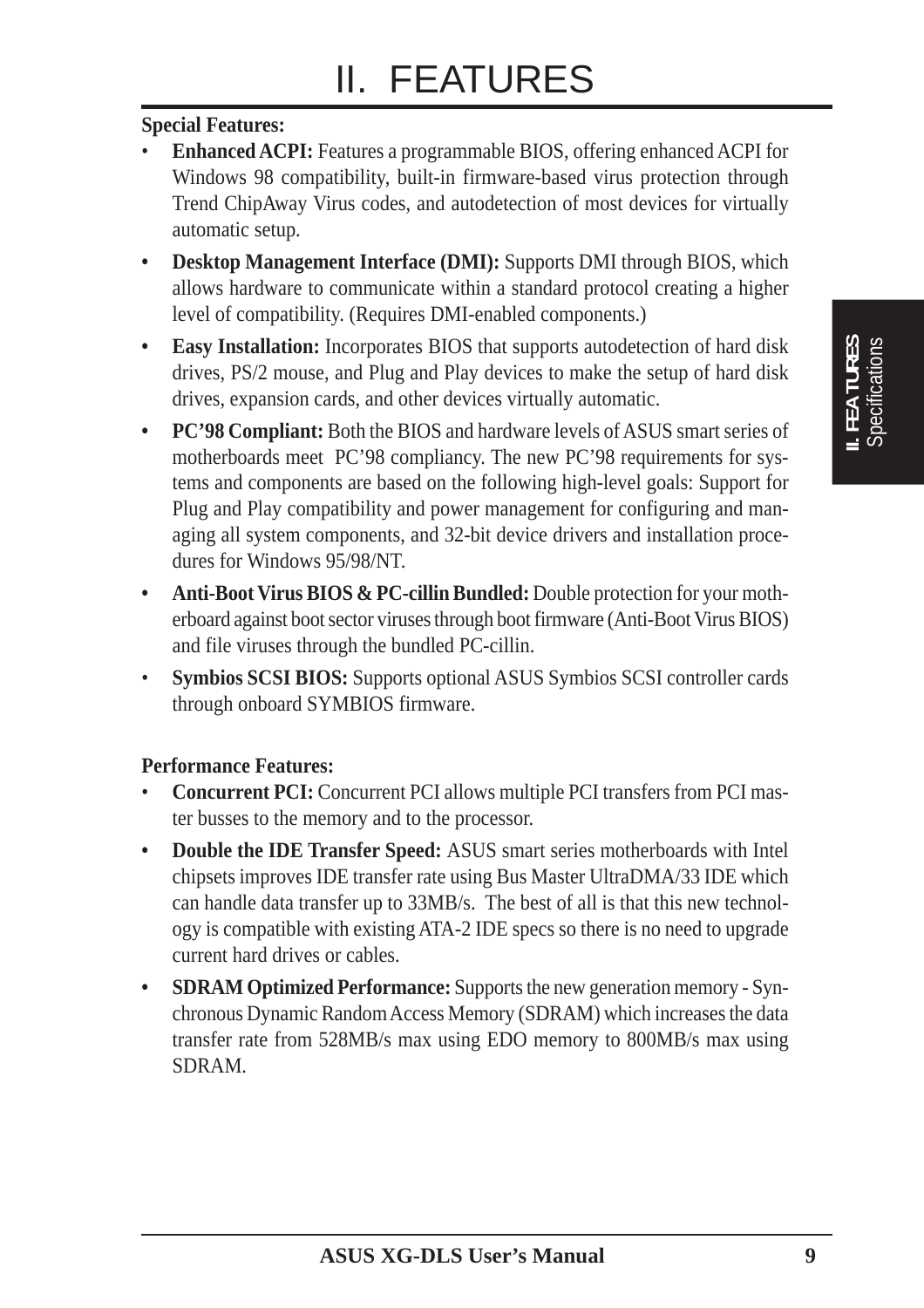#### **Intelligent Features:**

- **Auto Fan Off:** The system fans will power off automatically **even in sleep mode**. This function reduces both energy consumption *and* **system noise**, and is an important feature in implementing silent PC systems.
- **Dual Function Power Button:** Pushing the power button for less than 4 seconds when the system is in the working state places the system into one of two states: sleep mode or soft-off mode, depending on the BIOS setting (see "Power Management Setup" under **BIOS SOFTWARE**). When the power button is pressed for more than 4 seconds, the system enters the soft-off mode regardless of the BIOS setting.
- **Keyboard Power Up:** Keyboard Power Up can be enabled or disabled to allow the computer to be powered on by pressing the space bar on the keyboard.
- **Message LED (requires ACPI OS support):** Turbo LEDs now act as information providers. Through the way a particular LED illuminates, the user can determine the stage the computer is in. A simple glimpse provides useful information to the user.
- **Remote Ring On (requires external modem):** This allows a computer to be turned on remotely through an external modem. With this benefit on-hand, any user can access vital information from their computer from anywhere in the world!
- **System Resources Alert:** Today's operating systems such as Windows 95/98/ NT and OS/2, require much more memory and hard drive space to present enormous user interfaces and run large applications. The system resource monitor will warn the user before the system resources are used up to prevent possible application crashes. Suggestions will give the user information on managing their limited resources more efficiently.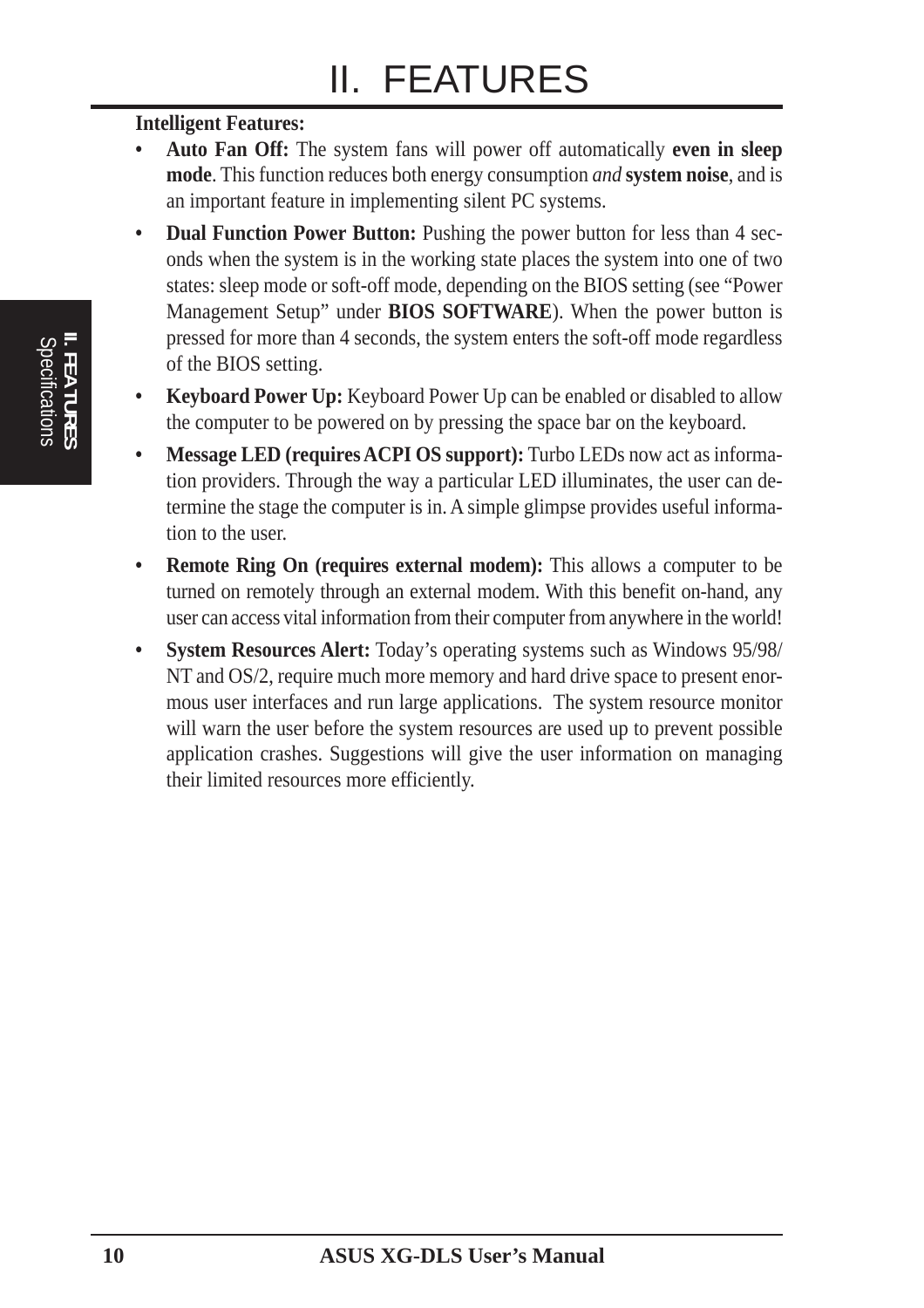# ASUS XG-DLS Motherboard



**ASUS XG-DLS User's Manual 11**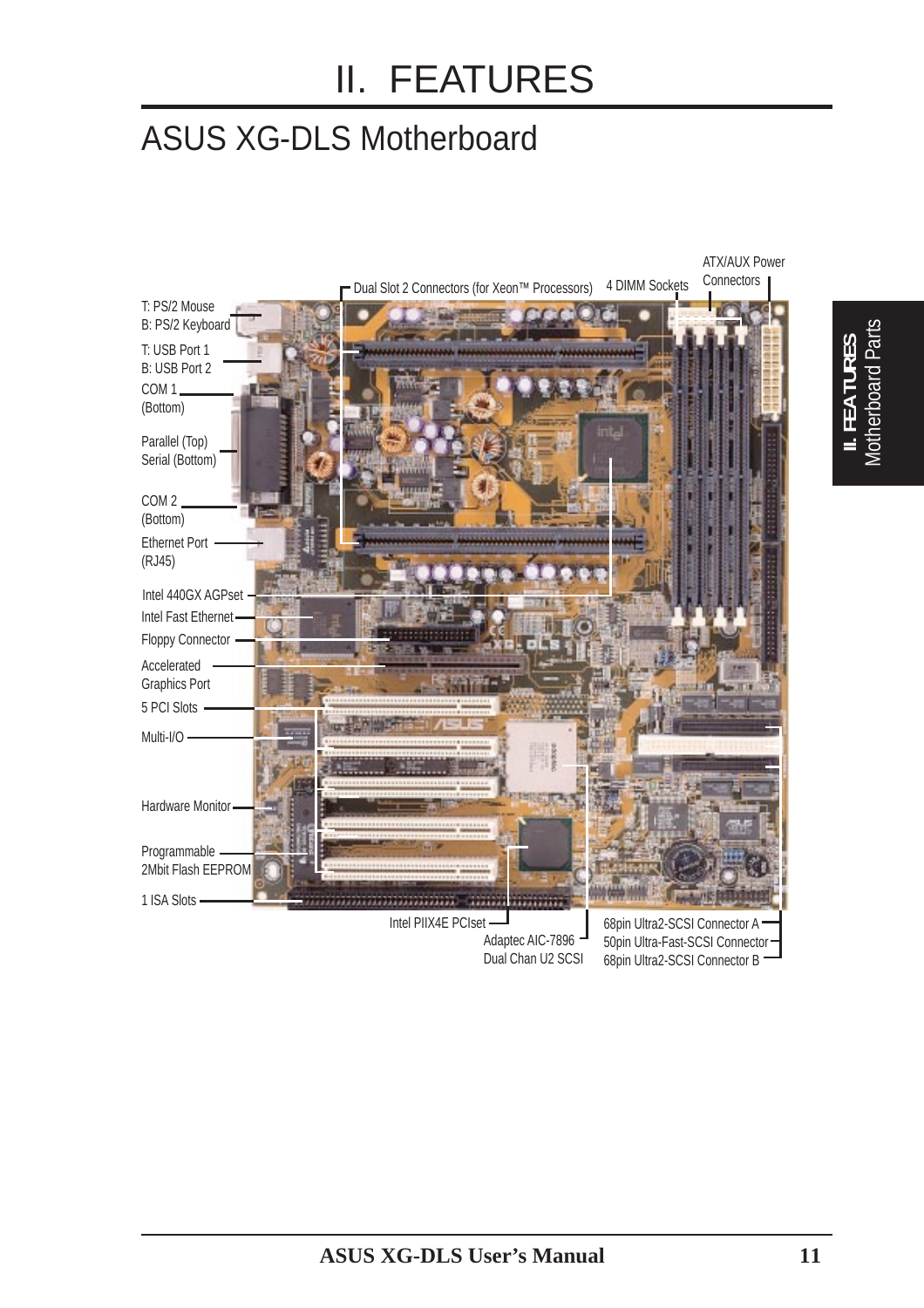# III. INSTALLATION

## ASUS XG-DLS Motherboard Layout



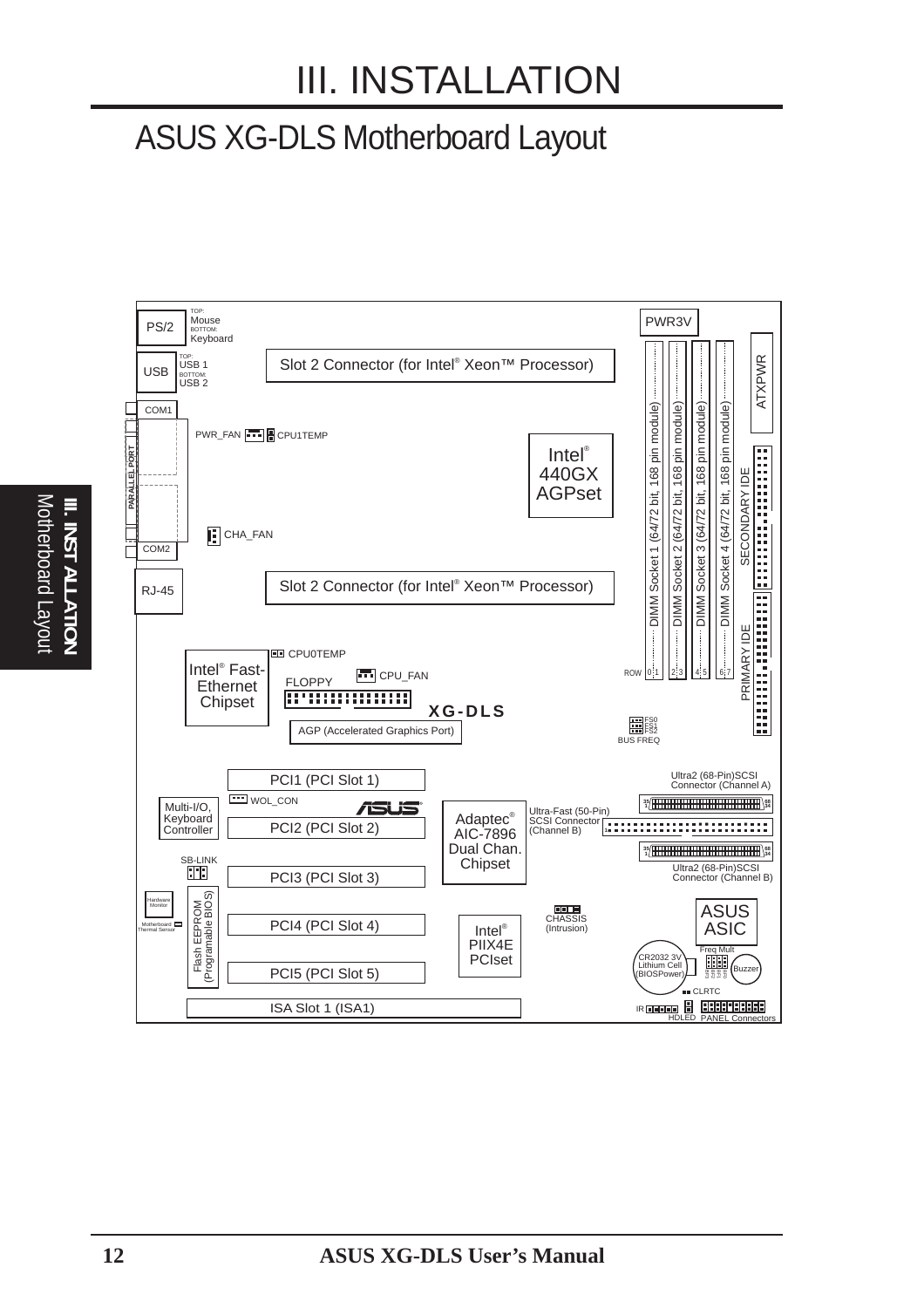# III. INSTALLATION

#### **Jumpers**

- 
- 
- **Expansion Slots/Sockets**
- 
- 
- 
- 
- 

#### **Hardware Monitor**

- 
- 

#### **Connectors**

- 
- 
- 
- 
- 
- 
- 
- 
- 
- 
- 
- 
- 
- 
- 
- 
- 
- 
- 
- 
- 
- 
- 1) FS0, FS1, FS2 p. 15 CPU Bus Frequency
- 2) BF0, BF1, BF2, BF3 p. 15 CPU Core:Bus Frequency Multiple
- 1) DIMM Sockets p. 17 DIMM Memory Support
- 2) Slot 2 p. 18 Intel Xeon™ Processor Support
- 3) SLOT1 p. 24 16-bit ISA Bus Expansion Slots**\***
- 4) PCI1, 2, 3, 4, 5 p. 24 32-bit PCI Bus Expansion Slots
- 5) AGP p. 25 Accelerated Graphics Port
- 1) CPU0TEMP p. 23 External Temperature Sensor Connector (Processor1)
- 2) CPU1TEMP p. 23 External Temperature Sensor Connector (Processor2)
- 1) PS2KBMS p. 26 PS/2 Mouse Connector (6-pin female)
- 2) PS2KBMS p. 26 PS/2 Keyboard Connector (6-pin female)
- 3) PRINTER p. 27 Parallel (Printer) Port Connector (25-pin female)
- 4) COM1/COM2 p. 27 Serial Port COM1/COM2 (two 9-pin male)
- 5) RJ-45 p. 27 RJ-45 Connector (8-pin female)
- 6) USB p. 28 Universal Serial BUS Ports  $1 \& 2$  (two 4 pin female)
- 7) FLOPPY p. 28 Floppy Drive Connector (34-1 pins)
- 8) HDLED p. 28 Activity LED Lead (2 pins)
- 9) Primary/SecondaryIDE p. 29 Primary/Secondary IDE Connector (40 pins)
- 10) SCSI-50/ULTRA2-68 p. 29 Ultra-Fast (50 pins)/Ultra2 (68 pins) SCSI Connectors
- 11) IR p. 31 Infrared Port Module Connector (5 pins)
- 12) SBLINK p. 31 SB-LINK<sup>TM</sup> Connector  $(6-1 \text{ pins})$
- 13) MSG.LED (PANEL) p. 32 Message LED Lead (2 pins)
- 14) SMI (PANEL) p. 32 SMI Suspend Switch Lead (2 pins)
- 15) PWR (PANEL) p. 32 ATX Power Switch / Soft Power Switch (2 pins)
- 16) RESET (PANEL) p. 32 Reset Switch Lead (2 pins)
- 17) KEYLOCK (PANEL) p. 32 System Power LED (3 pins)
- 18) KEYLOCK (PANEL) p. 32 Keyboard Lock Switch Lead (2 pins)
- 19) SPEAKER (PANEL) p. 32 Speaker Connector (4 pins)
- 20) CHASSIS p. 33 Chassis Open Alarm Lead (4-1 pins)
- 21) WOLCON p. 33 Wake-On-LAN Connector (3 pins)
- 22) PWR\_/CHA\_/CPU\_FAN p. 34 Power Supply/Chassis/CPU Fan Connectors (3 pins)
- 23) ATXPWR/PWR3V p. 34 ATX Power/Auxilliary Connector (20 pins /6 pins)

\* The onboard hardware monitor uses the address 290H-297H so legacy ISA cards must not use this address, otherwise conflicts will occur.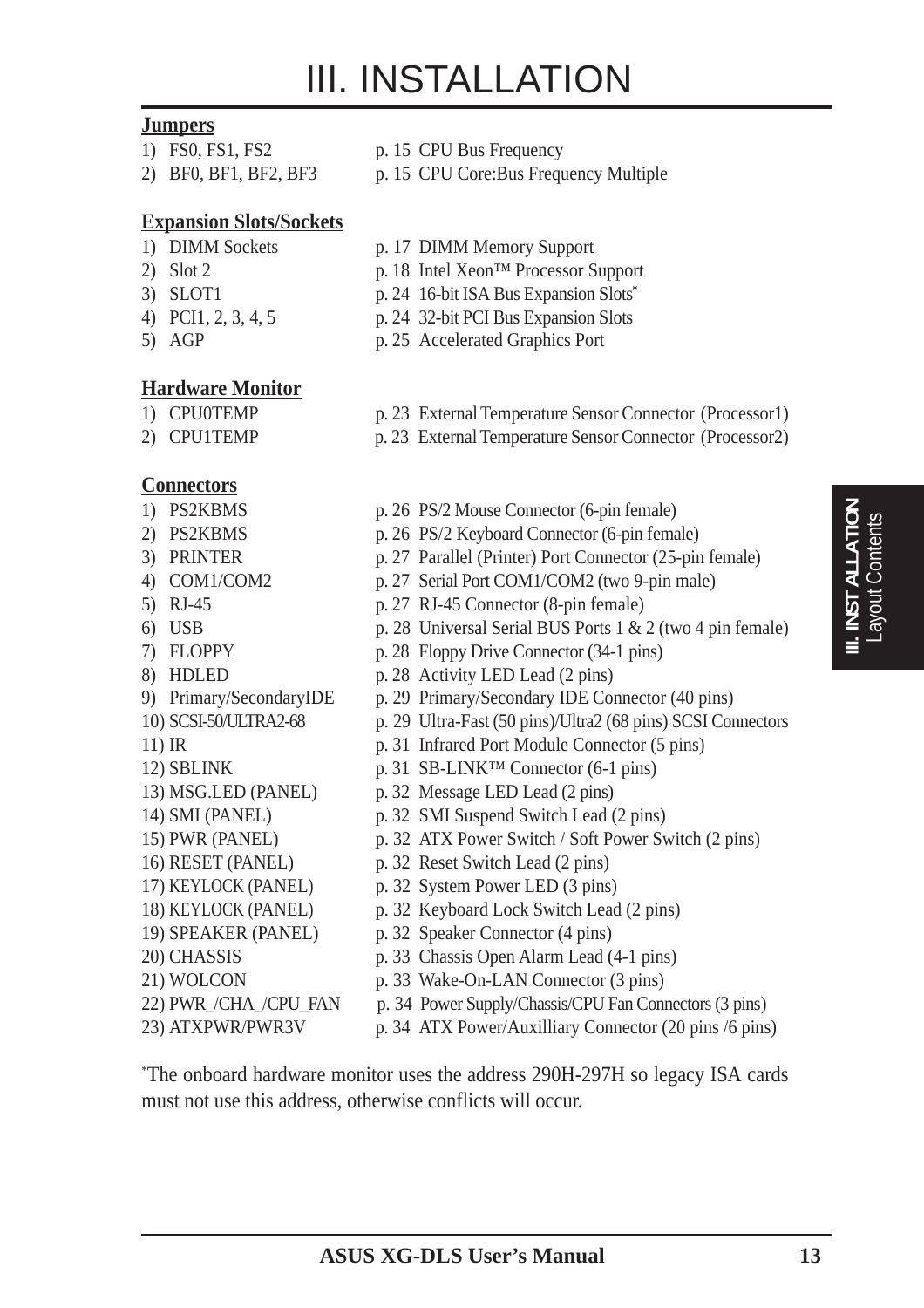# III. INSTALLATION

## Installation Steps

Before using your computer, you must complete the following steps:

- **1. Set Jumpers on the Motherboard**
- **2. Install System Memory Modules**
- **3. Install the Central Processing Unit (CPU)**
- **4. Install Expansion Cards**
- **5. Connect Ribbon Cables, Cabinet Wires, and Power Supply**
- **6. Setup the BIOS Software**

**WARNING!** Computer motherboards, baseboards and components, such as SCSI cards, contain very delicate Integrated Circuit (IC) chips. To protect them against damage from static electricity, you should follow some precautions whenever you work on your computer.

- 1. Unplug your computer when working on the inside.
- 2. Use a grounded wrist strap before handling computer components. If you do not have one, touch both of your hands to a safely grounded object or to a metal object, such as the power supply case.
- 3. Hold components by the edges and try not to touch the IC chips, leads or connectors, or other components.
- 4. Place components on a grounded antistatic pad or on the bag that came with the component whenever the components are separated from the system.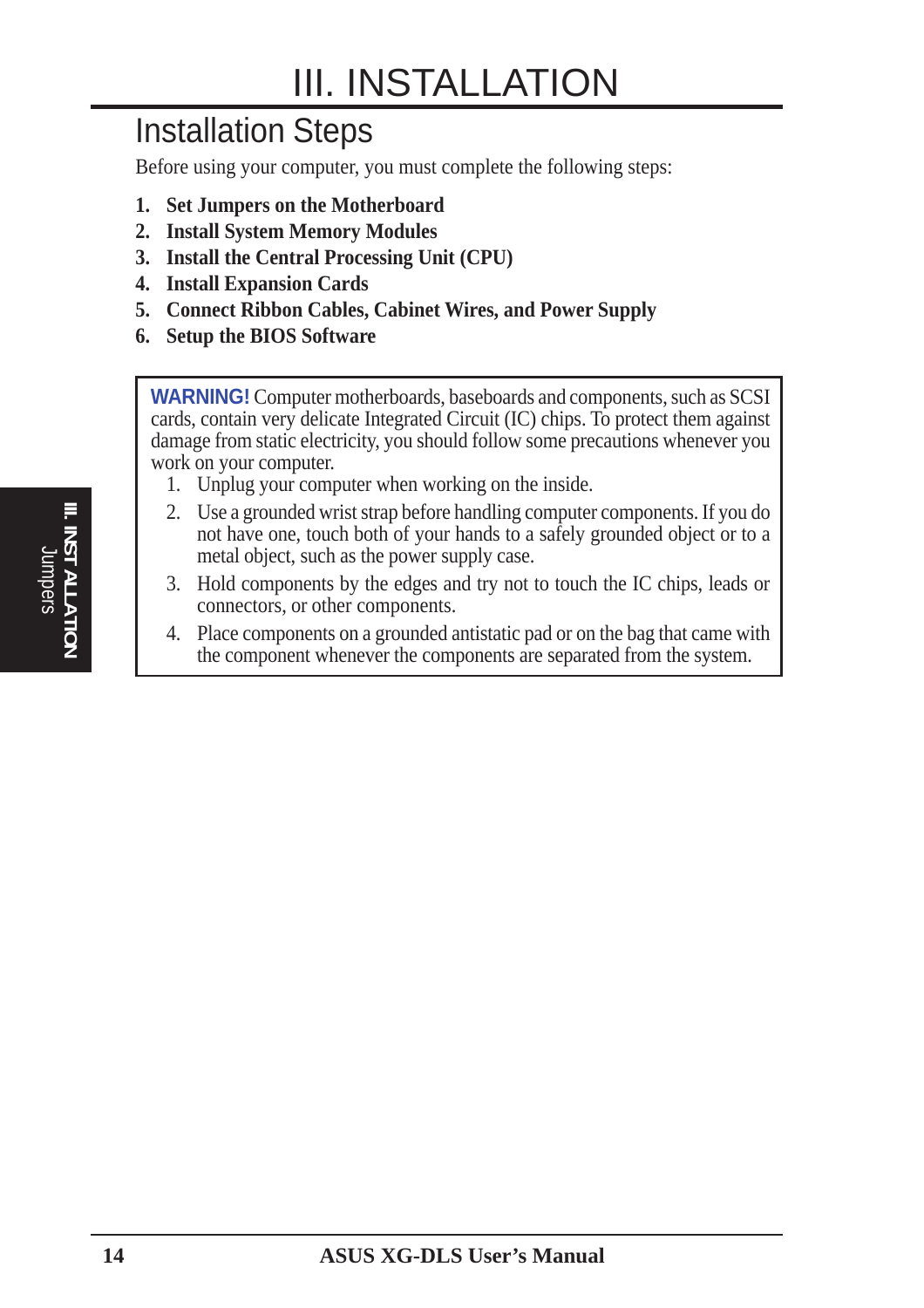## 1. Jumpers

#### **1. CPU Bus Frequency (FS0, FS1, FS2)**

This option tells the clock generator what frequency to send to the CPU, DRAM, and chipset. This allows the selection of the CPU's *External* frequency (or *BUS Clock*). The BUS Clock multiplied by the BUS Ratio equals the CPU's *Internal* frequency (the advertised CPU speed).

#### **2. CPU Core:BUS Frequency Multiple (BF0, BF1, BF2, BF3)**

This option sets the frequency ratio between the *Internal* frequency of the CPU and the CPU's *External* frequency. These must be set in conjunction with the *CPU Bus Frequency.*



**WARNING!** Frequencies above 100Mhz exceed the specifications for the onboard Intel Chipset and are not guaranteed to be stable.

#### *Set the jumpers by the Internal speed of your Intel Xeon processor as follows:*

|                  | $\fbox{BUS Frequency}$                |  |     |            | (Freq. Multiple)                        |                                                                                                                                   |                                         |
|------------------|---------------------------------------|--|-----|------------|-----------------------------------------|-----------------------------------------------------------------------------------------------------------------------------------|-----------------------------------------|
| <b>Frequency</b> | Ratio BUS FQ. FS0 FS1                 |  | FS2 | <b>BF0</b> | BF1                                     | BF2                                                                                                                               | BF3                                     |
| 550MHz           | 5.5x 100MHz $[1-2]$ $[1-2]$ $[1-2]$   |  |     |            |                                         | $\begin{bmatrix} 2-3 \\ 1-2 \\ 3 \end{bmatrix}$ $\begin{bmatrix} 2-3 \\ 1-2 \\ 1 \end{bmatrix}$                                   |                                         |
| 500MHz           | 5.0x 100MHz $[1-2]$ $[1-2]$ $[1-2]$   |  |     |            |                                         | $\begin{bmatrix} 1-2 \\ 2-3 \\ 1 \end{bmatrix}$ $\begin{bmatrix} 2-3 \\ 1 \end{bmatrix}$ $\begin{bmatrix} 1-2 \\ 1 \end{bmatrix}$ |                                         |
| 450MHz           | $4.5x$ 100MHz $[1-2]$ $[1-2]$ $[1-2]$ |  |     |            | $\lceil 2-3 \rceil$ $\lceil 1-2 \rceil$ |                                                                                                                                   | $\lceil 2-3 \rceil$ $\lceil 1-2 \rceil$ |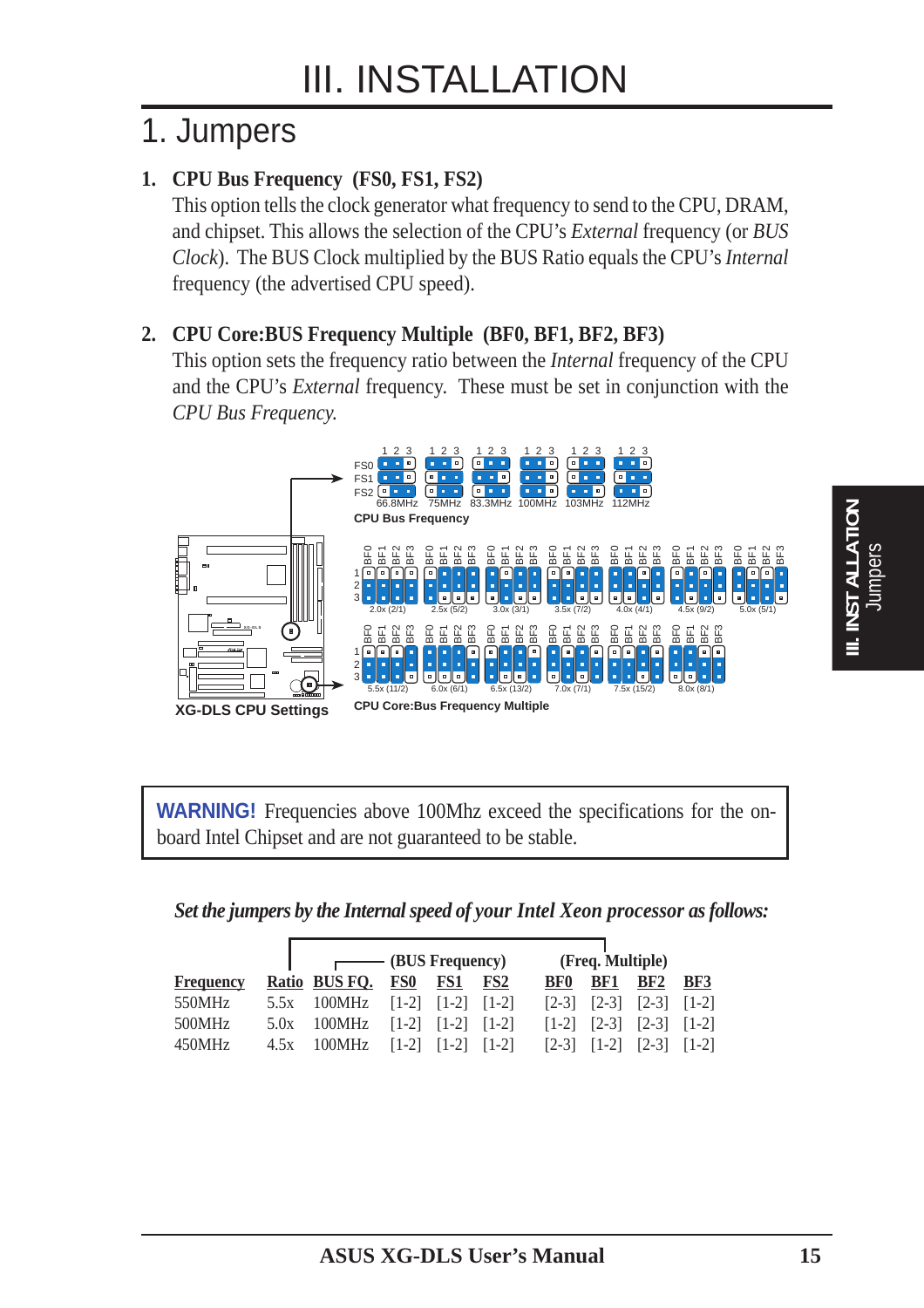# 2. System Memory (DIMM)

This motherboard uses only Dual Inline Memory Modules (DIMMs). Sockets are available for **3.3Volt** (power level) unbuffered Synchronous Dynamic Random Access Memory (SDRAM). One side (with memory chips) of the DIMM takes up one row on the motherboard.

To utilize the chipset's Error Checking and Correction (ECC) feature, you must use a DIMM module with 9 chips per side (standard 8 chips/side + 1 ECC chip) and make the proper settings through "Chipset Features Setup" in BIOS setup.

Memory speed setup is recommended through *SDRAM Configuration* under "Chipset Features Setup" in BIOS setup.

| <b>DIMM</b> Location     | 168-pin DIMM                            |     | <b>Total Memory</b> |
|--------------------------|-----------------------------------------|-----|---------------------|
| Socket 1 (Rows $0&0.1$ ) | SDRAM 8,16,32,64,128,256,512MB          | x1  |                     |
| Socket 2 (Rows $2\&3$ )  | SDRAM 8,16,32,64,128,256,512MB          | x1  |                     |
| Socket 3 (Rows $4&5$ )   | SDRAM 8,16,32,64,128,256,512MB          | x1  |                     |
| Socket 4 (Rows $6&7$ )   | SDRAM 8,16,32,64,128,256,512MB          | x1  |                     |
|                          | <b>Total System Memory (Max 2048MB)</b> | $=$ |                     |

*Install memory in any combination as follows:*

#### **General DIMM Notes**

- **For the system CPU bus to operate at 100MHz, use only PC100-compliant DIMMs compatible with Intel's PC100 SDRAM specifications.** This motherboard operates at 100MHz, thus most systems will not even boot if non-compliant modules are used because of the strict timing issues involved under this speed. If your DIMMs are not PC100 compliant, set the CPU bus frequency to 66MHz.
- Two possible memory chips are supported: SDRAM with and without ECC.
- SDRAM chips are generally thinner with higher pin density than EDO (Extended Data Output) chips.
- BIOS shows SDRAM memory on bootup screen.
- 8 chips/side modules do not support ECC, only 9 chips/side modules support ECC.
- Single-sided DIMMs come in 16, 32, 64,128MB; double-sided come in 32, 64, 128, 256MB.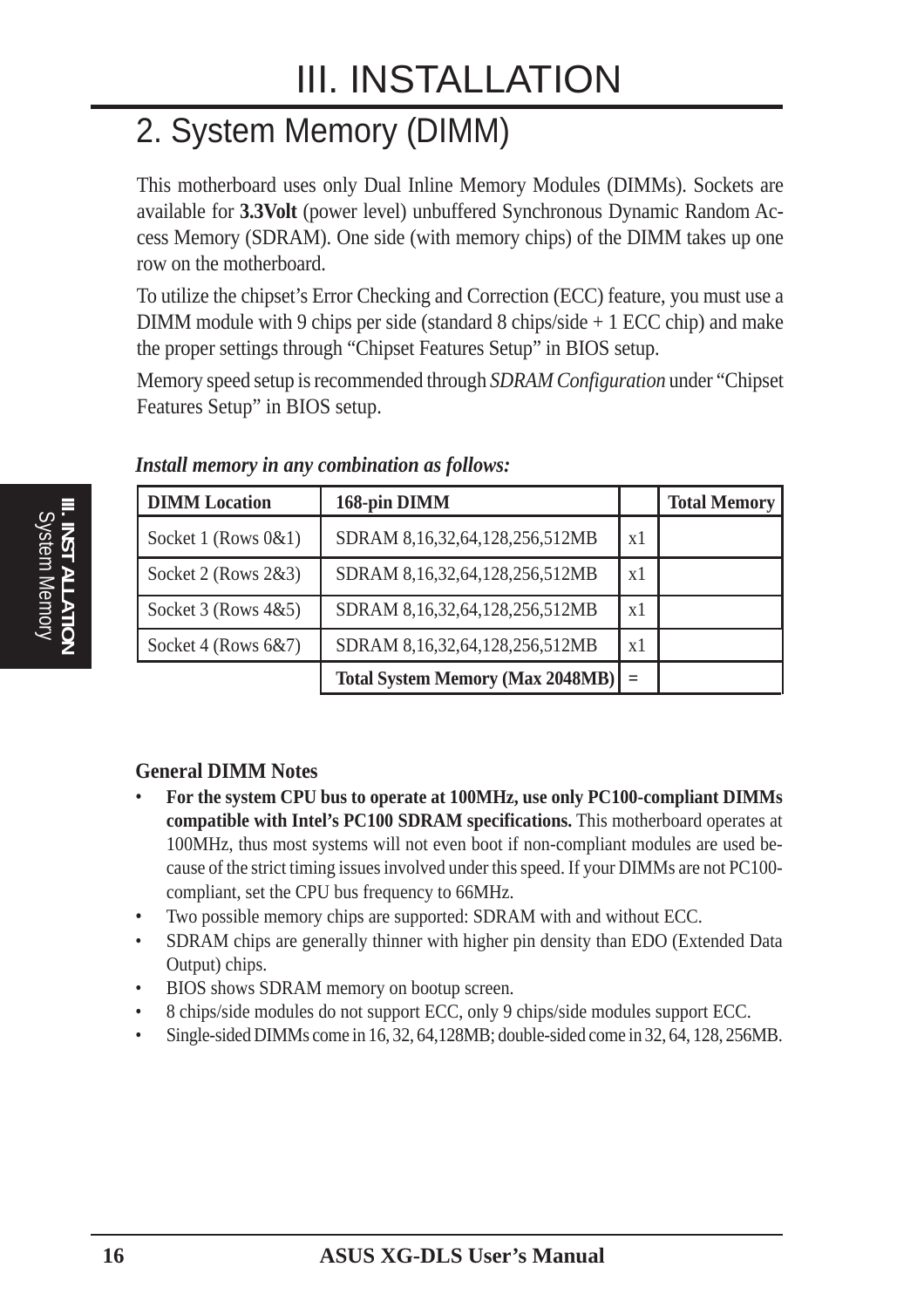## Power Connection Procedures

- 1. After all connections are made, close the system case cover.
- 2. Be sure that all switches are off (in some systems, marked with  $\bigcirc$ ).
- 3. Connect the power supply cord into the power supply located on the back of your system case according to your system user's manual.
- 4. Connect the power cord into a power outlet that is equipped with a surge protector.
- 5. You may then turn on your devices in the following order:
	- a. Your monitor
	- b. External SCSI devices (starting with the last device on the chain)
	- c. Your system power. For ATX power supplies, you need to switch on the power supply as well as press the ATX power switch on the front of the case.
- 6. The power LED on the front panel of the system case will light. For ATX power supplies, the system LED will light when the ATX power switch is pressed. The monitor LED may light up after the system's if it complies with "green" standards or if it has a power standby feature. The system will then run power-on tests. While the tests are running, additional messages will appear on the screen. If you do not see anything within 30 seconds from the time you turn on the power, the system may have failed a power-on test. Recheck your jumper settings and connections or call your retailer for assistance.
- 7. During power-on, hold down <Delete> to enter BIOS setup. Follow the instructions in the next section, BIOS SOFTWARE.
- **Powering Off your computer:** You must first exit or shut down your operating system before switching off the power switch. For ATX power supplies, you can press the ATX power switch after exiting or shutting down your operating system. If you use Windows 95, click the **Start** button, click **Shut Down**, and then click **Shut down the computer?**.

**NOTE:** The message "You can now safely turn off your computer" will not appear when shutting down with ATX power supplies.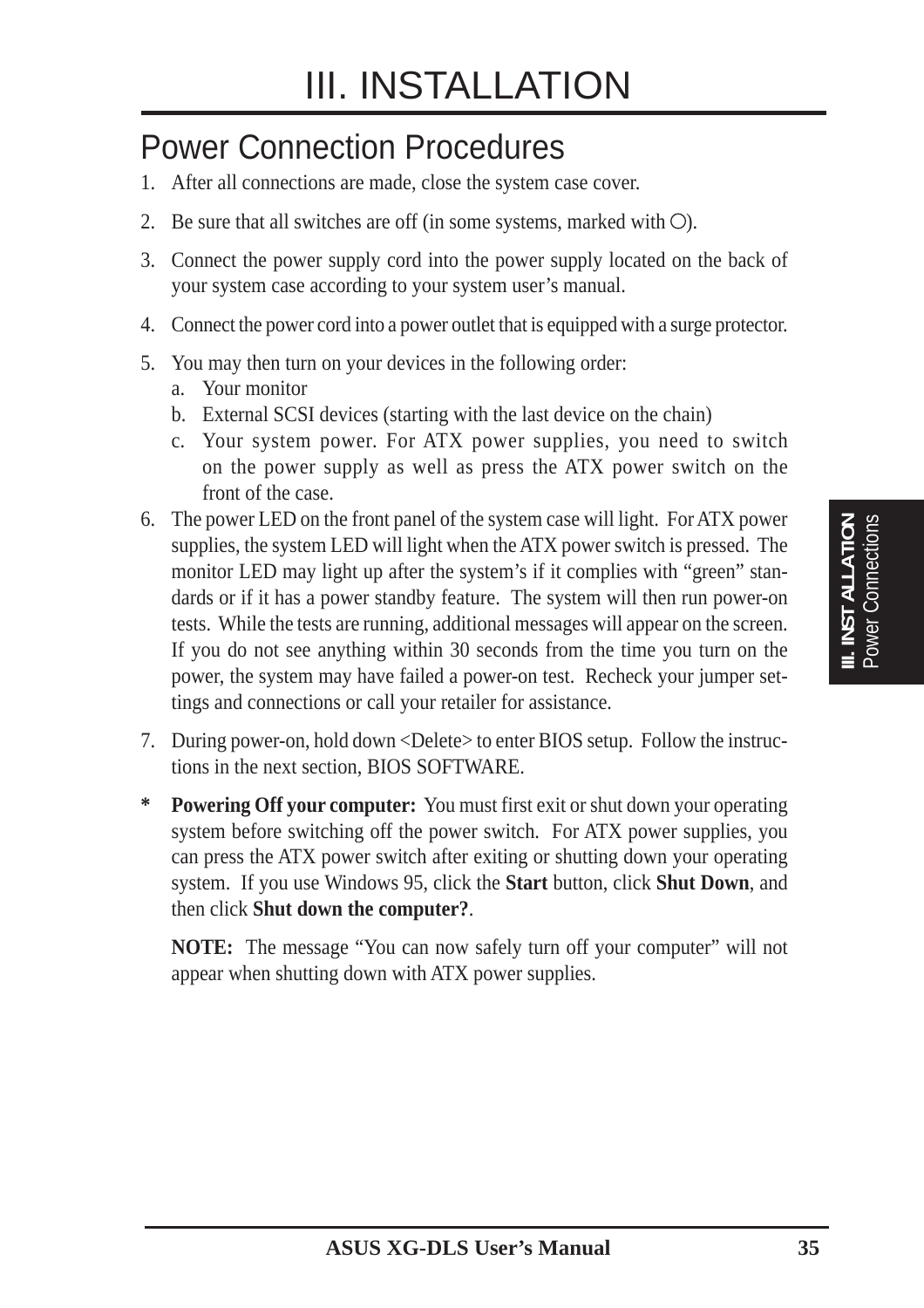# Flash Memory Writer Utility

**AFLASH.EXE:** This is the Flash Memory Writer utility that updates the BIOS by uploading a new BIOS file to the programmable flash ROM chip on the motherboard. To determine the BIOS version of your motherboard, check the last four numbers of the code displayed on the upper left-hand corner of your screen during bootup. Larger numbers represent a newer BIOS file. This file works only in DOS mode.

**NOTE:** The following screen displays are provided as examples only and may not reflect the screen contents displayed on your system.



**IMPORTANT!** If "unknown" is displayed after **Flash Memory:,** the memory chip is either not programmable or is not supported by the ACPI BIOS and therefore, cannot be programmed by the Flash Memory Writer utility.

### Main Menu

#### **1. Save Current BIOS To File**

This option allows you to save a copy of the original motherboard BIOS in case you need to reinstall it. It is recommended that you save **AFLASH.EXE** and the BIOS file to a bootable floppy disk.

To save your current BIOS, type **[1]** at the **Main Menu** and then press <Enter>. The **Save Current BIOS To File** screen appears.



Type a filename and the path, for example,  $A:\XXX-X$  and then press  $\leq$  Enter>.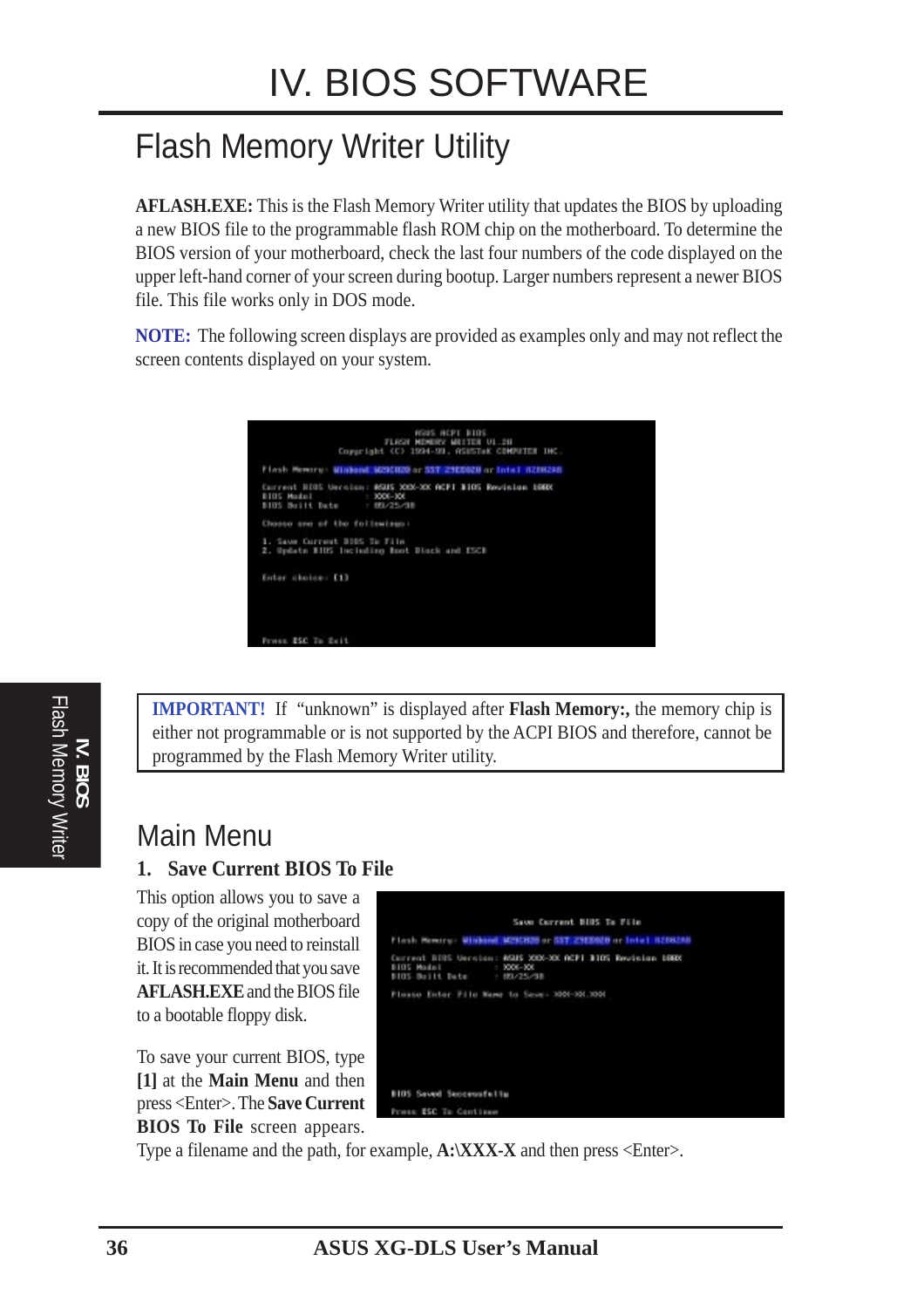#### **2. Update BIOS Including Boot Block and ESCD**

This option updates the boot block, the baseboard BIOS, and the ACPI extended system configuration data (ESCD) parameter block from a new BIOS file. See the next page for procedures on downloading an updated BIOS file.

To update your current BIOS, type **[2]** at the **Main Menu** and then press <Enter>. The **Update BIOS Including Boot Block and ESCD** screen appears. Type the filename of your new BIOS and the path, for example, **A:\XXXXXXX.AWD**, and then press <Enter>.

When prompted to confirm the BIOS update, press **Y** to start the update.

The utility starts to program the new BIOS information into the flash ROM. When the programming is finished, *Flashed Successfully* will be displayed.

Follow the onscreen instructions to continue.

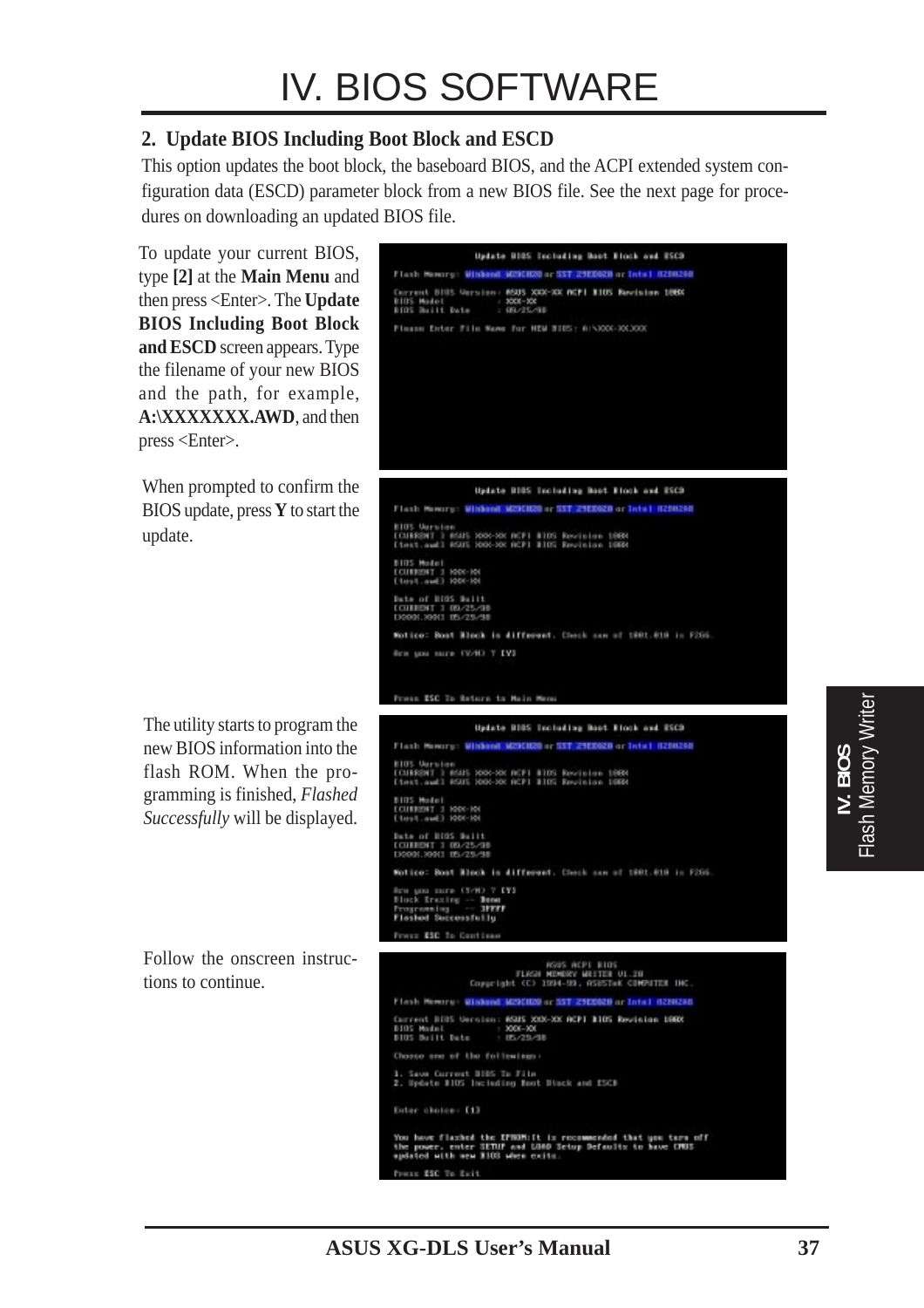## Managing and Updating Your Motherboard's BIOS

#### **Upon First Use of the Computer System**

- 1. Create a bootable system floppy disk by typing [FORMAT A:/S] from the DOS prompt without creating "AUTOEXEC.BAT" and "CONFIG.SYS" files.
- 2. Copy AFLASH.EXE to the just created boot disk.
- 3. Run AFLASH.EXE from this new disk and select option **1. Save Current BIOS to File**. See **1. Save Current BIOS To File** on the previous page for more details and the rest of the steps.

#### **Updating BIOS Procedures (only when necessary)**

- 1. Download an updated ASUS BIOS file from the Internet (WWW or FTP) or a BBS (Bulletin Board Service) (see ASUS CONTACT INFORMATION on page 3 for details) and save to the disk you created earlier.
- 2. Boot from the disk you created earlier.
- 3. At the "A:\" prompt, type **AFLASH** and then press <Enter>.
- 4. At the **Main Menu**, type **2** and then press <Enter>. See **2. Update BIOS Including Boot Block and ESCD** on the previous page for more details and the rest of the steps.

**WARNING!** If you encounter problems while updating the new BIOS, DO NOT turn off your system since this might prevent your system from booting up. Just repeat the process, and if the problem still persists, update the original BIOS file you saved to disk above. If the Flash Memory Writer utility was not able to successfully update a complete BIOS file, your system may not be able to boot up. If this happens, your system will need service.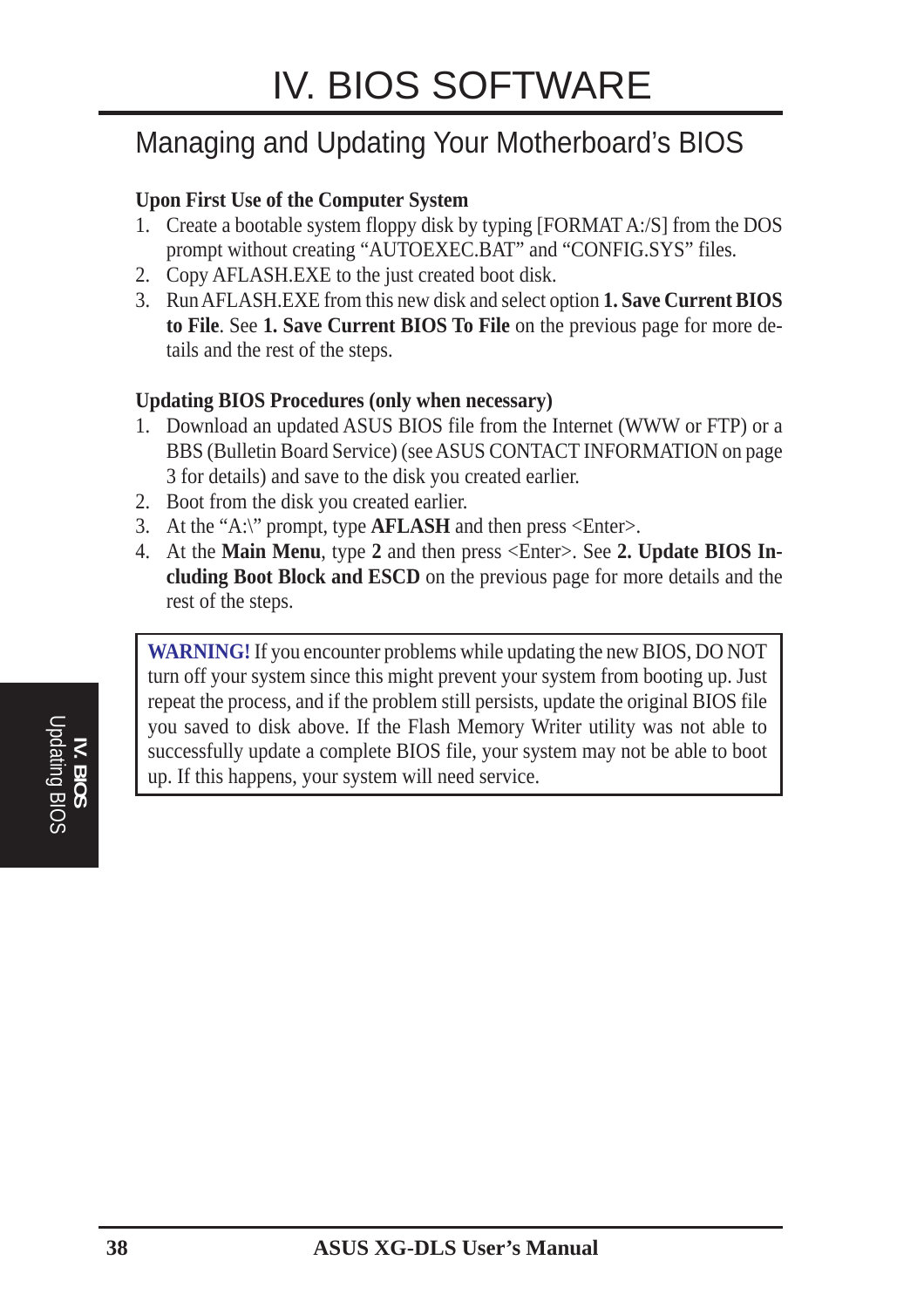# 6. BIOS Setup

The motherboard supports two programmable Flash ROM chips: 5-Volt and 12- Volt. Either of these memory chips can be updated when BIOS upgrades are released. Use the Flash Memory Writer utility to download the new BIOS file into the ROM chip as described in detail in this section.

All computer motherboards provide a Setup utility program for specifying the system configuration and settings. If your motherboard came in a computer system, the proper configuration entries may have already been made. If so, invoke the Setup utility, as described later, and take note of the configuration settings for future reference; in particular, the hard disk specifications.

If you are installing the motherboard, reconfiguring your system or you receive a Run Setup message, you will need to enter new setup information. This section describes how to configure your system using this utility.

The BIOS ROM of the system stores the Setup utility. When you turn on the computer, the system provides you with the opportunity to run this program. This appears during the Power-On Self Test (POST). Press <Delete> to call up the Setup utility. If you are a little bit late pressing the mentioned key(s), POST will continue with its test routines, thus preventing you from calling up Setup. If you still need to call Setup, reset the system by pressing  $\langle \text{Ctrl} \rangle + \langle \text{Alt} \rangle + \langle \text{Delete} \rangle$ , or by pressing the Reset button on the system case. You can also restart by turning the system off and then back on again. But do so only if the first two methods fail.

When you invoke Setup, the CMOS SETUP UTILITY main program screen will appear with the following options:

| STRADARD CMOS SETUP                    | SUPERVESOR PESSIORD                                    |
|----------------------------------------|--------------------------------------------------------|
| <b>BIDS FERTURES SETUP</b>             | USER PRESSIONS                                         |
| CHIPSET FERTURES SETUP                 | THE HOD NUTO DETECTION                                 |
| POWER MANAGEMENT SETUP                 | <b>SOME &amp; EXIT SETUP</b>                           |
| <b>PNP RND PCI SETUP</b>               | EXTT NETHOUT SAVING                                    |
| LOAD BIDS DEFAULTS                     |                                                        |
| LORD SETUP DEFAULTS                    |                                                        |
| <b>Outt</b><br>罷。<br>Save & Exit Setup | <b>Times : Select Item</b><br>IShift}F2 : Change Color |

**IV. BIOS** BIOS Setup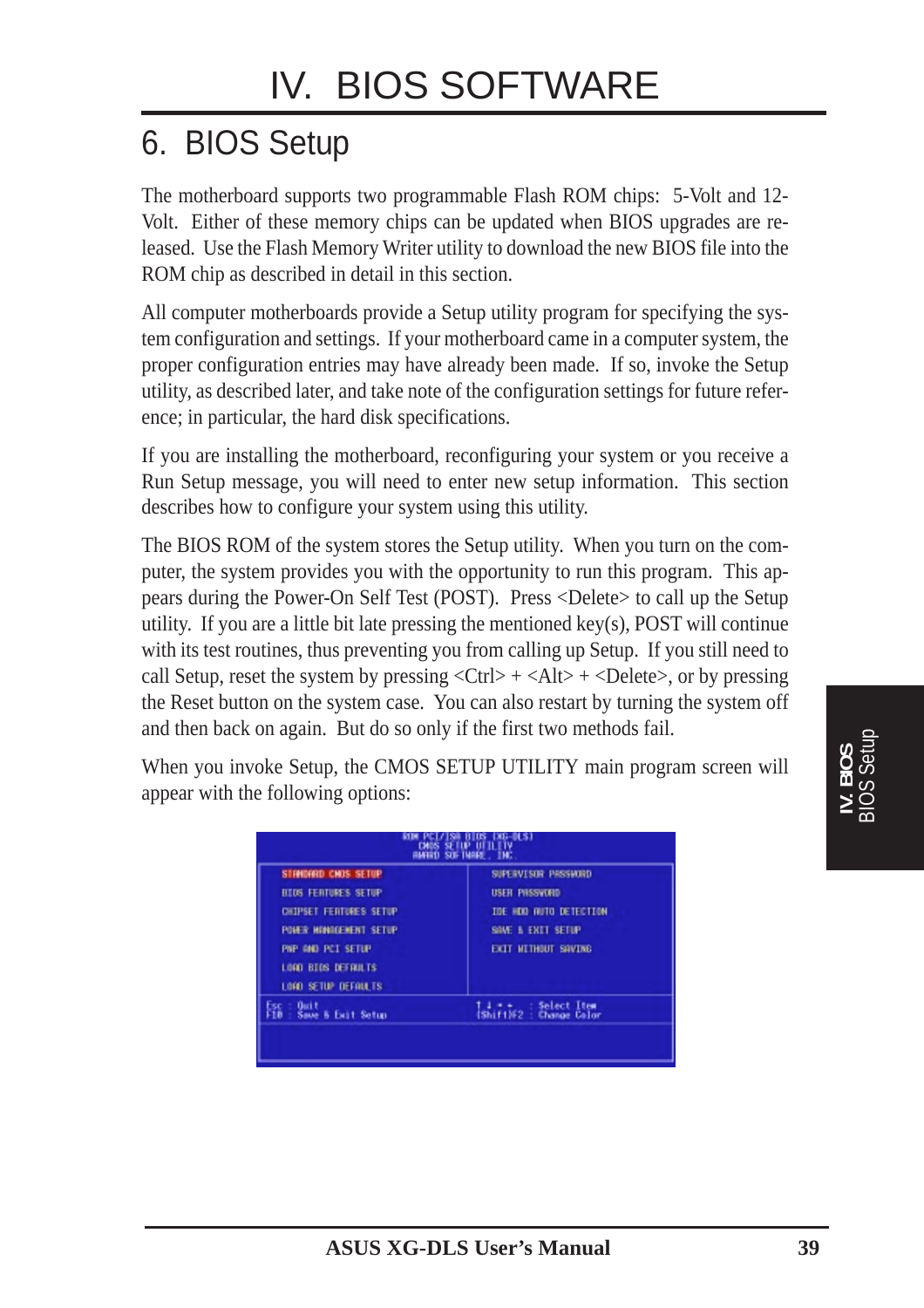### Load Defaults

The "Load BIOS Defaults" option loads the minimum settings for troubleshooting. "**Load Setup Defaults**", on the other hand, is for loading optimized defaults for regular use. Choosing defaults at this level, will modify all applicable settings.

A section at the bottom of the above screen displays the control keys for this screen. Take note of these keys and their respective uses. Another section just below the control keys section displays information on the currently highlighted item in the list.

## Standard CMOS Setup

The "Standard CMOS Setup" option allows you to record some basic system hardware configuration and set the system clock and error handling. If the motherboard is already installed in a working system, you will not need to select this option anymore. However, if the configuration stored in the CMOS memory on the board gets lost or damaged, or if you change your system hardware configuration, you will need to respecify the configuration values. The configuration values usually get lost or corrupted when the power of the onboard CMOS battery weakens.



The preceding screen provides you with a list of options. At the bottom of this screen are the control keys for this screen. Take note of these keys and their respective uses.

User-configurable fields appear in a different color. If you need information on the selected field, press <F1>. The help menu will then appear to provide you with the information you need. The memory display at the lower right-hand side of the screen is read-only and automatically adjusts accordingly.

## Details of Standard CMOS Setup:

#### **Date**

To set the date, highlight the "Date" field and then press either <Page Up>/<Page Down> or  $\langle + \rangle$   $\langle - \rangle$  to set the current date. Follow the month, day and year format. Valid values for month, day and year are: **Month: (1** to **12), Day: (1** to **31), Year: (**up to **2079)**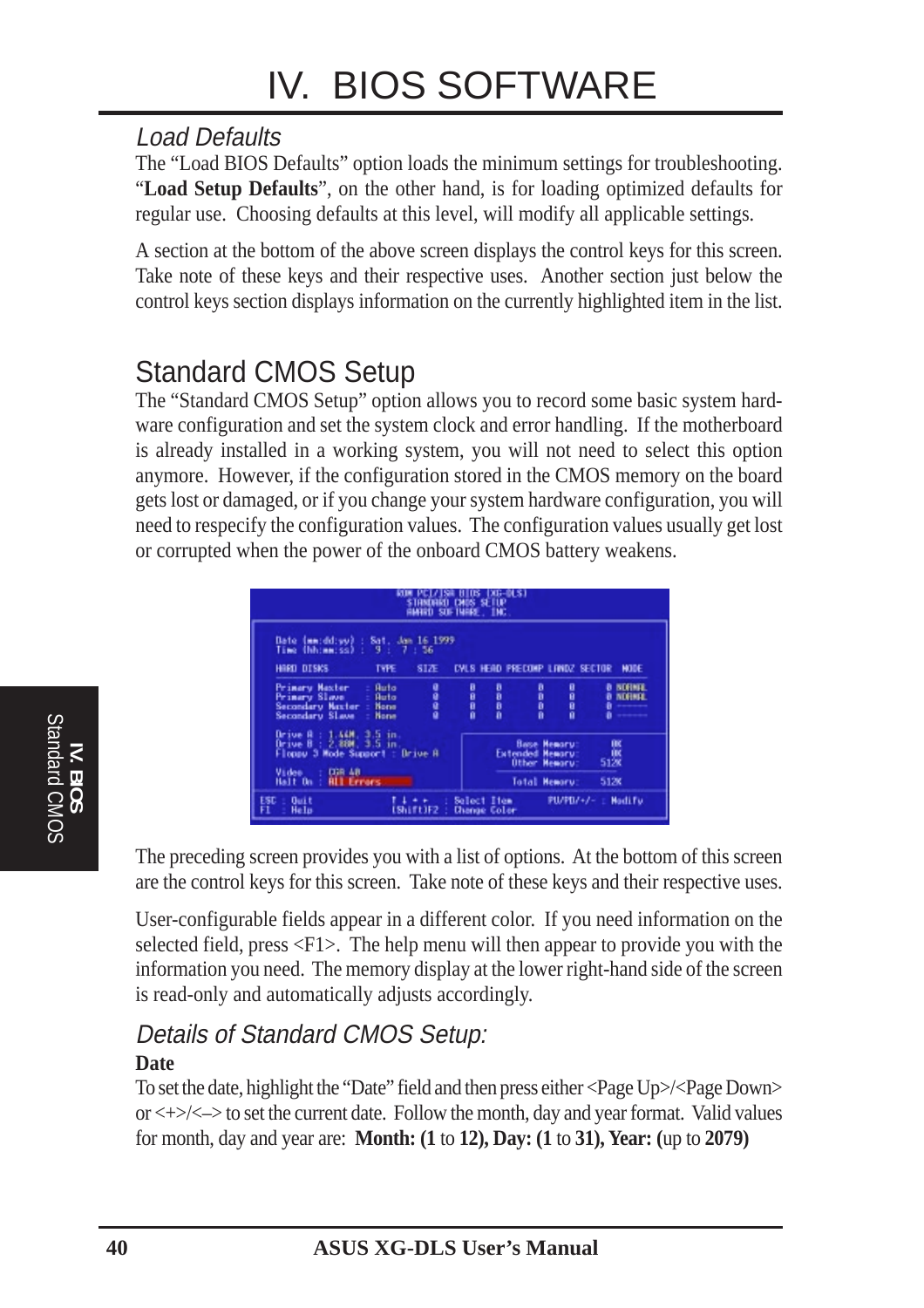#### **Time**

To set the time, highlight the "Time" field and then press either <Page Up>/<Page Down> or  $\langle + \rangle$   $\langle - \rangle$  to set the current time. Follow the hour, minute and second format. Valid values for hour, minute and second are: **(Hour: (00 to 23), Minute: (00 to 59), Second: (00 to 59)**.

**NOTE:** You can bypass the date and time prompts by creating an AUTOEXEC.BAT file. For information on how to create this file, please refer to the MS-DOS manual.

#### **Hard Disks**

This field records the specifications for all non-SCSI hard disk drives installed in your system. The onboard PCI IDE connectors provide Primary and Secondary channels for connecting up to four IDE hard disks or other IDE devices. Each channel can support up to two hard disks; the first of which is the "master" and the second is the "slave".

Specifications for SCSI hard disks need not to be entered here since they operate using device drivers and are not supported bythe BIOS. If you install other SCSI controller cards, refer to their respective documentations on how to install the required SCSI drivers.

#### **For IDE hard disk drive setup, you can:**

- Use the *Auto* setting for detection during bootup.
- Use the IDE HDD AUTO DETECTION in the main menu to automatically enter the drive specifications.
- Enter the specifications yourself manually by using the "User" option.

The entries for specifying the hard disk type include **CYLS** (number of cylinders), **HEAD** (number of read/write heads), **PRECOMP** (write precompensation), **LANDZ** (landing zone), **SECTOR** (number of sectors) and **MODE**. The **SIZE** field automatically adjusts according to the configuration you specify. The documentation that comes with your hard disk should provide you with the information regarding the drive specifications.

The **MODE** entry is for IDE hard disks only, and can be ignored for MFM and ESDI drives. This entry provides three options: *Normal, Large, LBA*, or *Auto* (see below). Set **MODE** to the *Normal* for IDE hard disk drives smaller than 528MB; set it to *LBA* for drives over 528MB that support Logical Block Addressing (LBA) to allow larger IDE hard disks; set it to *Large* for drives over 528MB that do not support LBA. *Large* type of drive can only be used with MS-DOS and is very uncommon. Most IDE drives over 528MB support the *LBA* mode.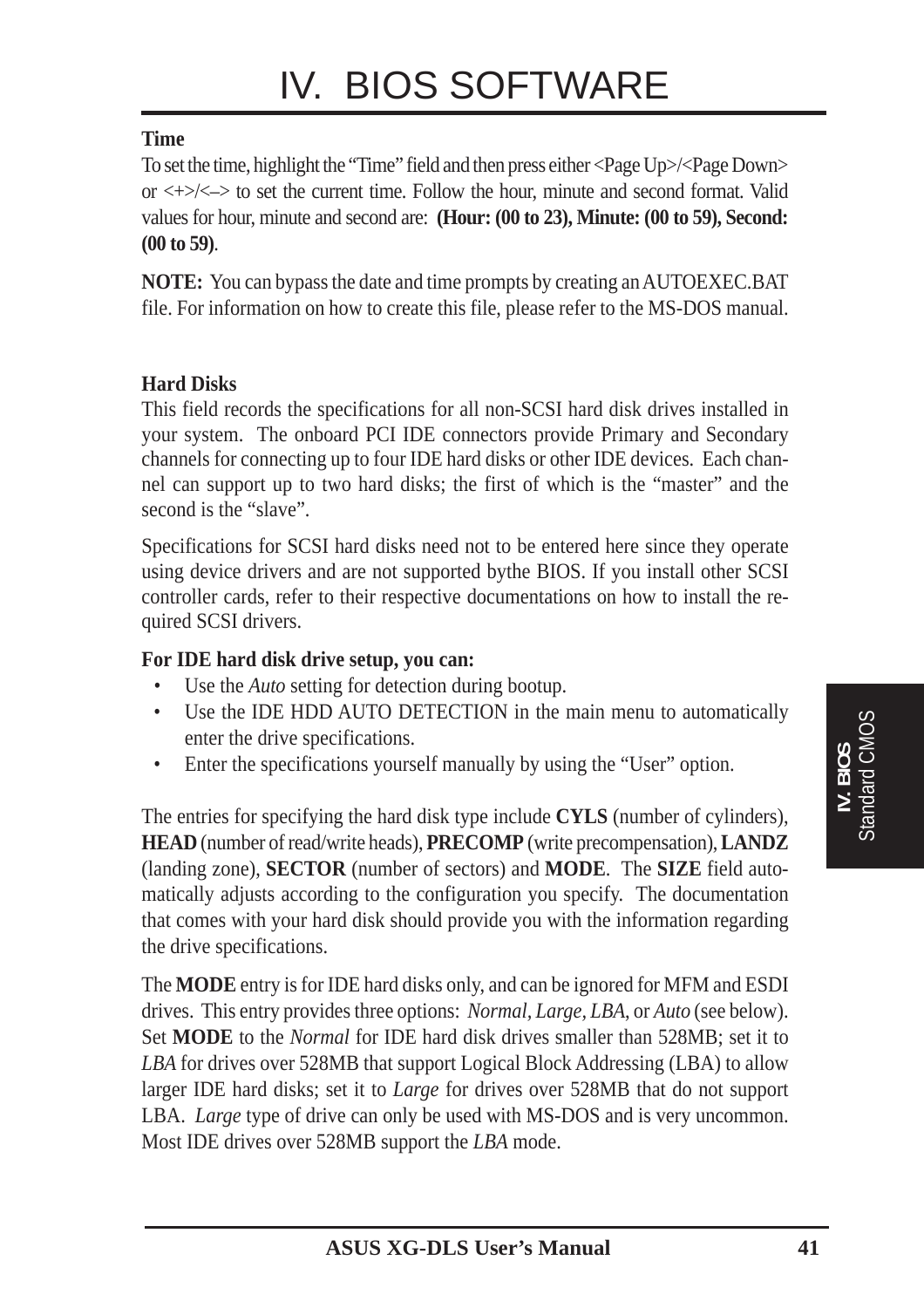# IV. BIOS SOFTWARE

#### **Auto detection of hard disks on bootup**

For each field: Primary Master, Primary Slave, Secondary Master, and Secondary Slave, you can select *Auto* under the TYPE and MODE fields. This will enable auto detection of your IDE hard disk during bootup. This will allow you to change your hard disks (with the power off) and then power on without having to reconfigure your hard disk type. If you use older hard disks that do not support this feature, then you must configure the hard disk in the standard method as described earlier by the "User" option.

**NOTE:** After the IDE hard disk drive information has been entered into BIOS, new IDE hard disk drives must be partitioned (such as with FDISK) and then formatted before data can be read from and write on. Primary IDE hard disk drives must have its partition set to *active* (also possible with FDISK).

**NOTE:** SETUP Defaults are noted in parenthesis next to each function heading.

#### **Drive A / Drive B (None)**

These fields record the types of floppy disk drives installed in your system. The available options for drives A and B are: *360K, 5.25 in.; 1.2M, 5.25 in.; 720K, 3.5 in.; 1.44M, 3.5 in.; 2.88M, 3.5 in.; None*

To enter the configuration value for a particular drive, highlight its corresponding field and then select the drive type using the  $\langle$  page up $>\rangle$  $\langle$  page down $>$  or  $\langle + \rangle$  $\langle$ - $>$ keys.

#### **Floppy 3 Mode Support (Disabled)**

This is the Japanese standard floppy drive. The standard stores 1.2MB in a 3.5inch diskette. This is normally disabled but you may choose from either: *Drive A, Drive B, Both, and Disabled*

#### **Video (EGA/VGA)**

Set this field to the type of video display card installed in your system. The options are *EGA/VGA*, *CGA 40*, *CGA 80*, and *MONO* (for Hercules or MDA)*.*

If you are using a VGA or any higher resolution card, choose *EGA/VGA*.

#### **Halt On (All Errors)**

This field determines which types of errors will cause the system to halt. Choose from *All Errors*; *No Errors*; *All*,*But Keyboard, All*,*But Diskette*; and *All,But Disk/Key.*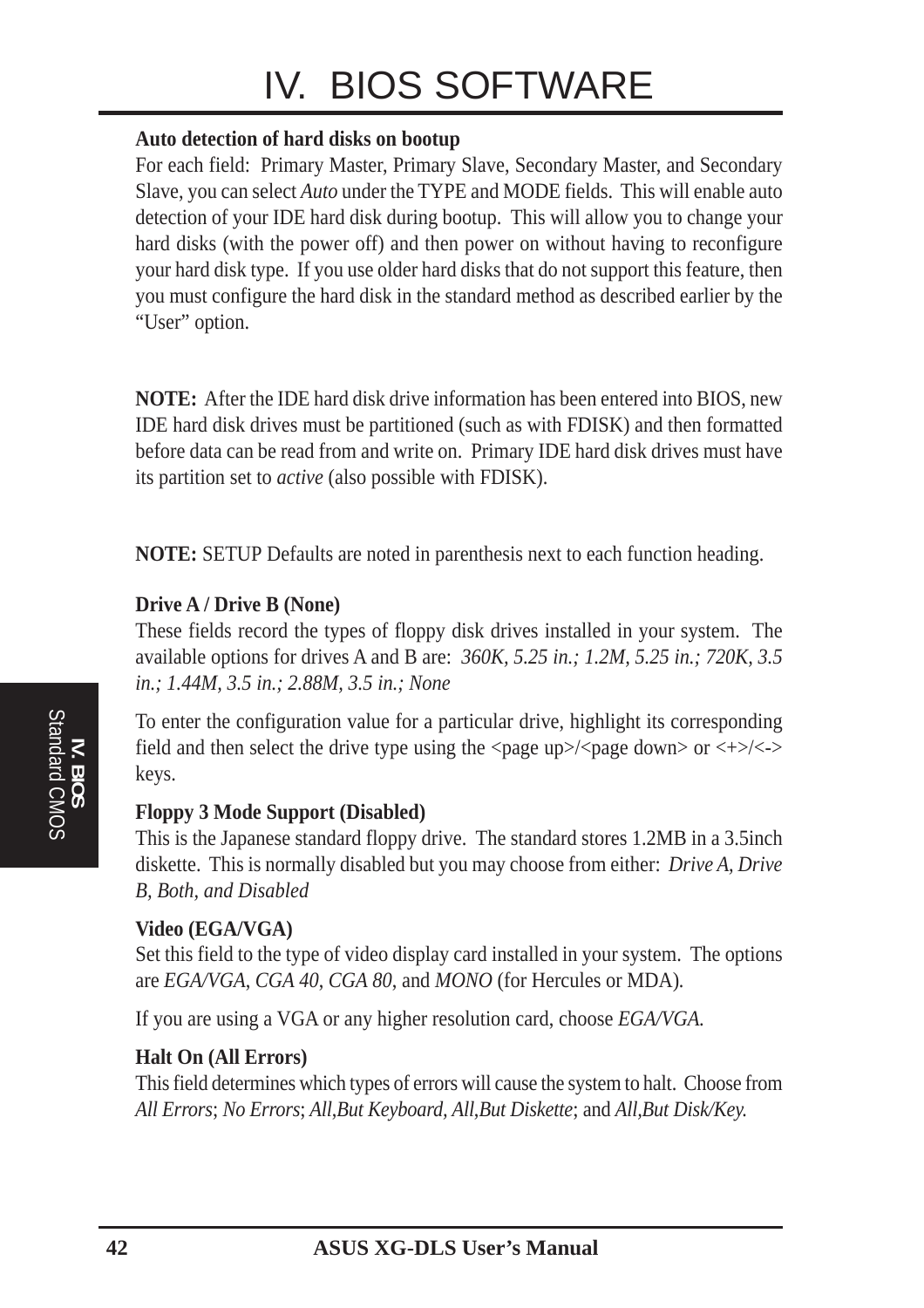## BIOS Features Setup

The "BIOS Features Setup" option consists of configuration entries that allow you to improve your system performance, or let you set up some system features according to your preference. Some entries are required by the motherboard's design to remain in their default settings.

| <b>CPU Internal Core Speed</b><br><b>Nanual</b>                                                                                                                                                                                                                                                                                                                                                                                                | PCI/VDH Palette Snoop<br>: Disabled<br><b>ROM BIDS</b><br>Video<br>Shadow<br>Enabled                                                                                                                                                                                                                                                                                                                                                                                                                                                     |
|------------------------------------------------------------------------------------------------------------------------------------------------------------------------------------------------------------------------------------------------------------------------------------------------------------------------------------------------------------------------------------------------------------------------------------------------|------------------------------------------------------------------------------------------------------------------------------------------------------------------------------------------------------------------------------------------------------------------------------------------------------------------------------------------------------------------------------------------------------------------------------------------------------------------------------------------------------------------------------------------|
| <b>Boot Virus Detection</b><br>Enabled<br>Processor Serial Number<br>Dismbled<br>CPU Lovel 1 Cache<br>: Enabled<br>CPU Lavel 2 Cache<br>: Enabled<br>CPU Lavel 2 Cacha ECC Chack:<br>Dinabled<br>Enabled<br><b>BIOS Update</b><br>۰<br><b>Ouick Preser On Self Text</b><br>Enabled<br>HDD Sequence SCSI/IDE First:<br><b>IDE</b><br><b>Boot Sequence</b><br>П.С<br>Disabled<br><b>Boot the Floppy Seek</b><br>P/W<br>Loppy Disk Access Control | 13808<br><b>CIEFF</b><br>Shadow<br>: Disabled<br>$\sim$<br>00800<br><b>CFFFF</b><br>Shadow<br>: Disabled<br>m.<br>00800<br><b>DGEFF</b><br>◆<br>Shadow<br>Disabled<br><b>D4800</b><br>$-$ DNFF<br>: Disabled<br>Shadow<br><b>DEFFE</b><br>09800<br>Disabled<br>$\sim$<br>Shadow<br>DC888<br>DEEFE<br><b>Disabled</b><br>Shadow<br><b>Company</b><br><b>Boot Up MunLock Status</b><br><b>Gn</b><br>Tupematic Rate Setting<br>Disabled<br>Typematic Rate (Chars/Sec):<br>250<br><b>Typematic Delay (Msec)</b><br>Security Option<br>Sustee |
| <b>IDE HDD Block Mode Sectors</b><br><b>HTID HEDL</b><br>HDD S.M.R.R.T. capability<br>Disabled<br>PS/2 Nouse Function Control:<br><b>Buto</b><br>US/2 Dnboard Newory > 64N<br>Disabled<br>Disabled<br>MPS 1.4 Support                                                                                                                                                                                                                          | Time : Select Item<br>ESC<br><b>Outt</b><br><b>Help</b><br>PU/PO/+/- Nedify<br>F5<br>Old Values (ShiftHFZ :<br>Color<br>F6<br>Lead HIDS<br>Defaults<br>Load Setup Defaults                                                                                                                                                                                                                                                                                                                                                               |

A section at the lower right of the screen displays the control keys you can use. Take note of these keys and their respective uses. If you need information on a particular entry, highlight it and then press <F1>. A pop-up help menu will appear to provide you with the information you need. <F5> loads the last set values, <F6> and <F7> loads the BIOS default values and Setup default values, respectively.

**NOTE:** SETUP Defaults are noted in parenthesis next to each function heading.

### Details of BIOS Features Setup

#### **CPU Internal Core Speed**

This function is reserved for future use and is currently disabled.

#### **Boot Virus Detection (Enabled)**

This field allows you to set boot virus detection, ensuring a virus-free boot sector. This new antivirus solution is unlike native BIOS tools, which offer limited virus protection typically by write-protecting the partition table. With this new solution, your computer is protected against boot virus threats earlier in the boot cycle, that is, before they have a chance to load into your system. This ensures your computer boots to a clean operating system. The system halts and displays a warning message when it detects a virus. If this occurs, you can either allow the operation to continue or use a virus-free bootable floppy disk to restart and investigate your system. Because of conflicts with new operating systems, for example, during installation of new software, you may have to set this to *Disabled* to prevent write errors.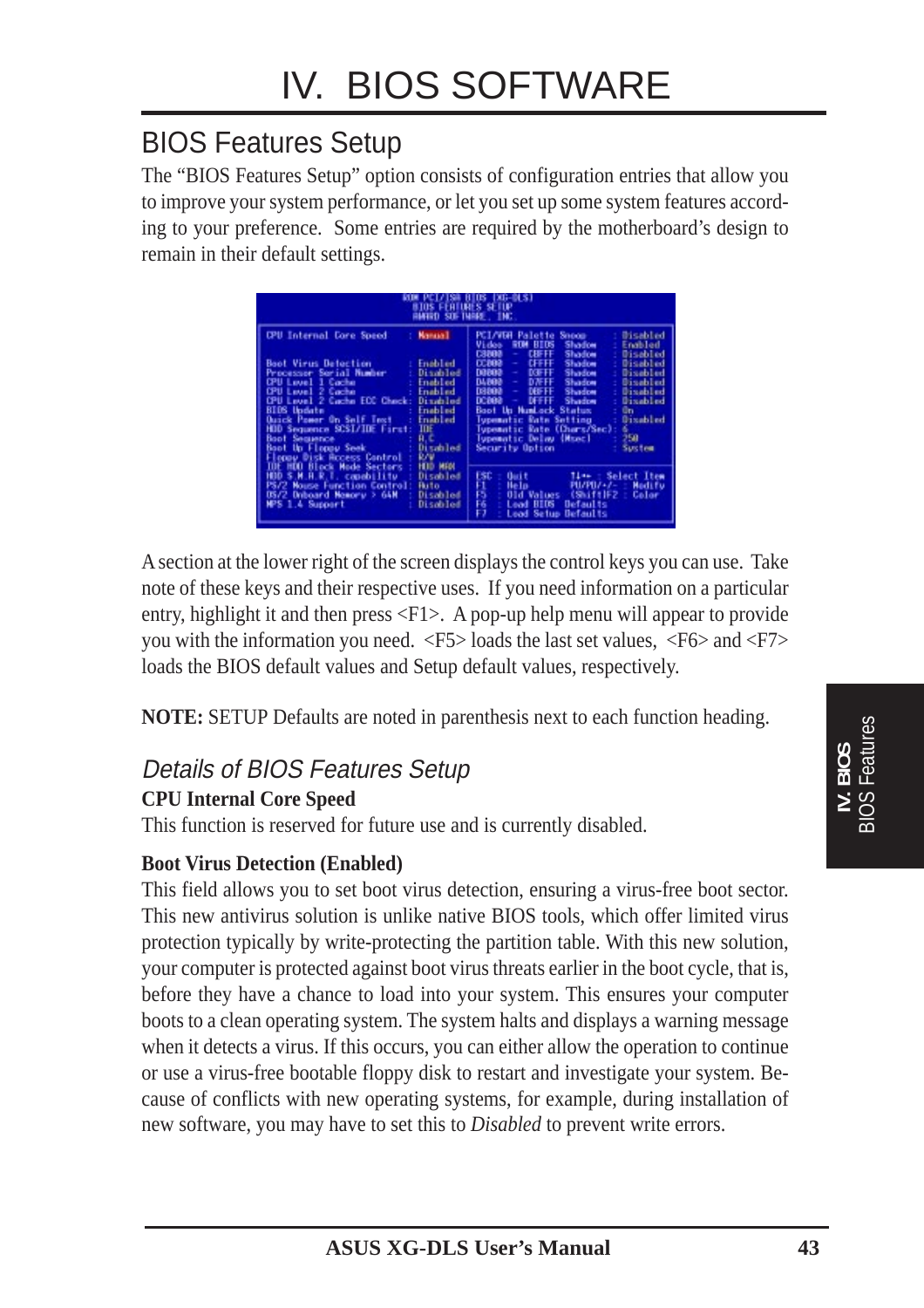#### **Processor Serial Number (Disabled)**

The Processor Serial Number is a unique electronic number that is added to every Pentium III processor to help verify the identity of the user across the Internet. Set this field to *Enabled* when you need increased security for doing business online or e-commerce. Otherwise, set it to *Disabled* for greater anonymity when surfing the Internet. If you are not using a Pentium III processor on the motherboard, you may not make changes to this field.

CPU Level 1 Cache / CPU Level 2 Cache (Enabled)

These fields allow you to choose from the default of *Enabled* or choose *Disabled* to turn on or off the CPU's Level 1 and Level 2 built-in cache.

#### **CPU Level 2 Cache ECC Check (Disabled)**

This function controls the ECC check capability in the CPU level 2 cache.

#### **BIOS Update (Enabled)**

This functions as an update loader integrated into the BIOS to supply the processor with the required data. The BIOS will load the update on all processors during system bootup in the default position of *Enabled*.

#### **Quick Power On Self Test (Enabled)**

This field speeds up the Power-On Self Test (POST) routine by skipping retesting a second, third, and forth time. Setup default setting for this field is *Enabled*. A complete test of the system is done on each test.

#### **HDD Sequence SCSI/IDE First (IDE)**

When using both SCSI and IDE hard disk drives, IDE is always the boot disk using drive letter C (default setting of *IDE*). This new feature allows a SCSI hard disk drive to be the boot disk when set to *SCSI*. This allows multiple operating systems to be used on both IDE and SCSI drives or the primary operating system to boot using a SCSI hard disk drive.

#### **Boot Sequence (A,C)**

This field determines where the system looks first for an operating system. Options are *A,C*; *C,A; A,CDROM,C*; *CDROM,C,A*; *CDROM,A,C*; *D,A*; *E,A*; *F,A*; *C only*; *LS/ ZIP, C; LAN,A,C*; and *LAN,C,A*. The setup default setting, *A, C*, is to check first the floppy disk and then the hard disk drive.

#### **Boot Up Floppy Seek (Disabled)**

When enabled, the BIOS will seek drive A once.

#### **Floppy Disk Access Control (R/W)**

This allows protection of files from the computer system to be copied to floppy disks by allowing the setting of *Read Only* to only allow reads from the floppy disk drive but not writes. The setup default *R/W* allows both reads and writes.

#### **IDE HDD Block Mode Sectors (HDD MAX)**

This field enhances hard disk performance by making multi-sector transfers instead of one sector per transfer. Most IDE drives, except older versions, can utilize this feature. Selections are *HDD MAX*, *Disabled*, *2*, *4*, *8*, *16*, and *32*.

#### **HDD S.M.A.R.T. capability (Disabled)**

This allows the enabling or disabling of the S.M.A.R.T. (Self-Monitoring, Analysis and Reporting Technology) system which utilizes internal hard disk drive monitoring technology. This feature is normally disabled because system resources used in this feature may decrease system performance.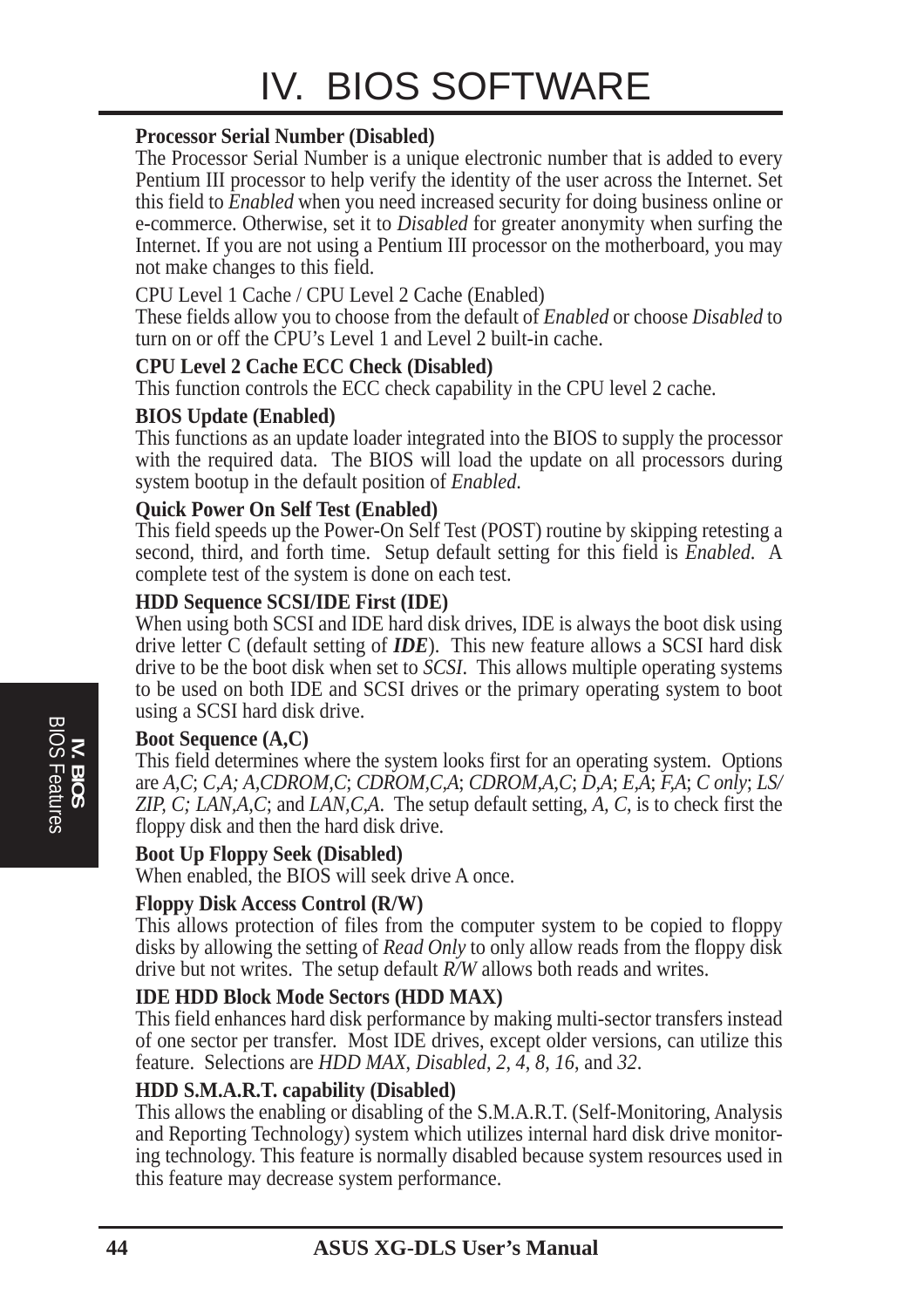#### **PS/2 Mouse Function Control (Auto)**

The default of *Auto* allows the system to detect a PS/2 mouse on bootup. If detected, IRQ12 will be used for the PS/2 mouse. IRQ12 will be reserved for expansion cards if a PS/2 mouse is not detected. *Enabled* will always reserve IRQ12, whether on bootup a PS/2 mouse is detected or not.

#### **OS/2 Onboard Memory > 64M (Disabled)**

When using OS/2 operating systems with installed DRAM of greater than 64MB, you need to set this option to *Enabled* otherwise leave this on *Disabled*.

#### **MPS 1.4 Support (Disabled)**

Leave on default setting for best performance.

......................................................................................................................................

#### **PCI/VGA Palette Snoop (Disabled)**

Some display cards that are nonstandard VGA such as graphics accelerators or MPEG Video Cards may not show colors properly. The setting *Enabled* should correct this problem. Otherwise leave this on the setup default setting of *Disabled*.

#### **Video ROM BIOS Shadow (Enabled)**

This field allows you to change the video BIOS location from ROM to RAM. Relocating to RAM enhances system performance, as information access is faster than the ROM.

#### **C8000-CBFFF to DC000-DFFFF (Disabled)**

These fields are used for shadowing other expansion card ROMs. If you install other expansion cards with ROMs on them, you will need to know which addresses the ROMs use to shadow them specifically. Shadowing a ROM reduces the memory available between 640K and 1024K by the amount used for this purpose.

#### **Boot Up NumLock Status (On)**

This field enables users to activate the Number Lock function upon system boot.

#### **Typematic Rate Setting (Disabled)**

When enabled, you can set the two typematic controls listed next. Setup default setting is *Disabled*.

#### **Typematic Rate (Chars/Sec) (6)**

This field controls the speed at which the system registers repeated keystrokes. Options range from 6 to 30 characters per second. Setup default setting is *6;* other settings are *8*, *10*, *12*, *15*, *20*, *24*, and *30*.

#### **Typematic Delay (Msec) (250)**

This field sets the time interval for displaying the first and second characters. Four delay rate options are available: *250*, *500*, *750*, and *1000*.

#### **Security Option (System)**

When you specify a *Supervisor Password* and/or *User Password* (explained later in this section), the Security Option field determines when the system prompts for the password. The default setting is *System*, where the system prompts for the User Password every time you start your system. The other option is *Setup*, where the system goes through its startup routine unless the Setup utility is called, when the system prompts for the Supervisor Password.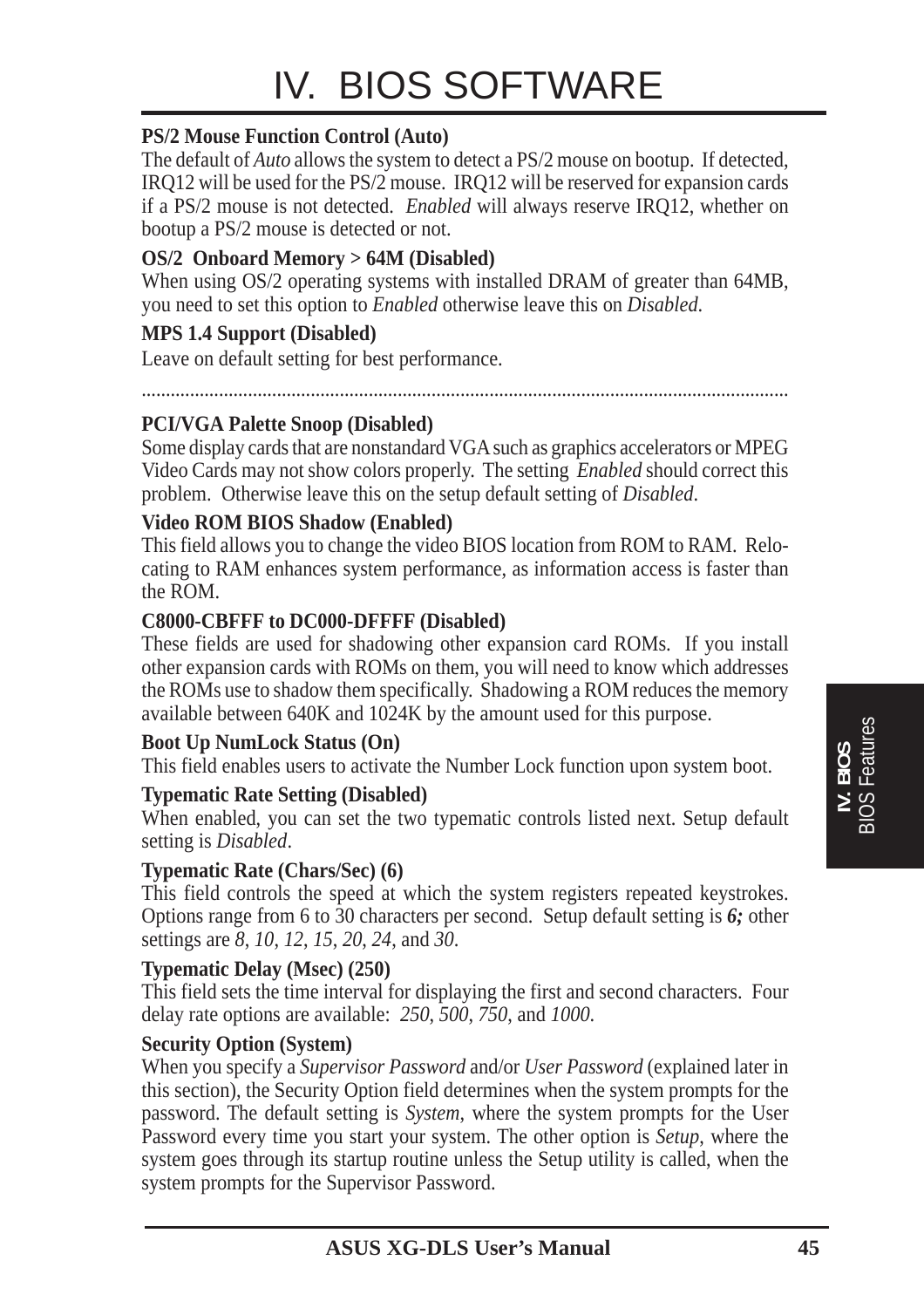## Chipset Features Setup

The "Chipset Features Setup" option controls the configuration of the board's chipset.

| <b>CHIPSET FEATURES SETUP</b><br>AMRO SOFTWARE, INC.                                                                                                                                                                                                                                                                                                                                                                                                                                                                                                                | KUM PCL/180 11105 1XG-0LS1                                                                                                                                                                                                                                                                                                                                                                                                                                                                                                                                                                                                                                                                                                                                                              |
|---------------------------------------------------------------------------------------------------------------------------------------------------------------------------------------------------------------------------------------------------------------------------------------------------------------------------------------------------------------------------------------------------------------------------------------------------------------------------------------------------------------------------------------------------------------------|-----------------------------------------------------------------------------------------------------------------------------------------------------------------------------------------------------------------------------------------------------------------------------------------------------------------------------------------------------------------------------------------------------------------------------------------------------------------------------------------------------------------------------------------------------------------------------------------------------------------------------------------------------------------------------------------------------------------------------------------------------------------------------------------|
| SURRM Configuration<br>By SPD<br>21<br>SURFIM CRS Latency<br>ЭΤ<br>SURFIN RBS to CRS Delay<br>-91<br>SURFIM RRS Precharge Time :<br>θī<br>SBROOK MR Wait State<br>Normal.<br>Englished<br><b>Snoop Rhead</b><br>Host Bus Fast Data Ready :<br>Disabled<br>16-bit I/O Recovery line<br>$\pm$ 1 BISCLK<br><b>1 BUSCLK</b><br>8-bit I/D Recovery Time<br>Graphics Aperture Size<br><b>GUID</b><br><b>UC</b><br>Video Newary Cache Node<br>Enghled<br>Memory Hole At 15M-16M<br><b>Ursabled</b><br>DRFM are 64 (Mot 72) bits<br>wide.<br>Non-EDC<br>Data Integrity Mode | <b>Onboard FDC Controller</b><br>Enabled<br><b>Doboard FDC Swap R &amp; B</b><br><b>No Swap</b><br>亚明加耶<br>Onboard Serial Fort 1<br>2581/1003<br>Onboard Serial Fort 2<br>3781/1807<br><b>Onboard Parallel Port</b><br>Parallel Port Mode<br>ECP+EPP<br>э<br>ECP DMA Select<br>UART2 Use Infrared<br><b>Disabled</b><br><b>Onboard PCI IDE Enable</b><br><b>Buth</b><br>IBE Witra DMR Mode<br><b>Buto</b><br>IDEO Naster PIO/DNA Mode<br><b>Buto</b><br><b>IDER SLave PTO/DNR Wode</b><br><b>Buta</b><br>IDE1 Master PIO/DMR Mode<br><b>Buta</b><br><b>IDE1 Slave PIO/DMR Wode</b><br><b>Buto</b><br>LSC.<br><b>Quit</b><br>Time : Select Item<br>PU/PU/+/- Medity<br><b>Help</b><br>Fl<br>F5<br>Old Values (Shift)F2 : Color<br>F6<br>Load BIDS Defaults<br><b>Load Setup Defaults</b> |

**NOTE:** SETUP Defaults are noted in parenthesis next to each function heading.

# Details of Chipset Features Setup

#### **SDRAM Configuration (By SPD)**

This sets the optimal timings of settings for items 2–5, depending on the memory modules that you are using. Default setting is *By SPD*, which configures items 2–5 by reading the contents in the SPD (Serial Presence Detect) device. This 8-pin serial EEPROM device stores critical parameter information about the module, such as memory type, size, speed, voltage interface, and module banks.

#### **SDRAM CAS Latency**

This controls the latency between SDRAM read command and the time that the data actually becomes available. Leave on default setting.

#### **SDRAM RAS to CAS Delay**

This controls the latency between SDRAM active command and the read/write command. Leave on default setting.

#### **SDRAM RAS Precharge Time**

This controls the idle clocks after issuing a precharge command to SDRAM. Leave on default setting.

#### **DRAM Idle Timer**

This controls the idle clocks before closing an opened SDRAM page. Leave on default setting.

#### **SDRAM MA Wait State (Normal)**

This controls the leadoff clocks for CPU read cycles. Leave on default setting.

#### **Snoop Ahead (Enabled)**

*Enabled* will allow PCI streaming. Leave on default setting.

#### **Host Bus Fast Data Ready (Disabled)**

Leave on default setting.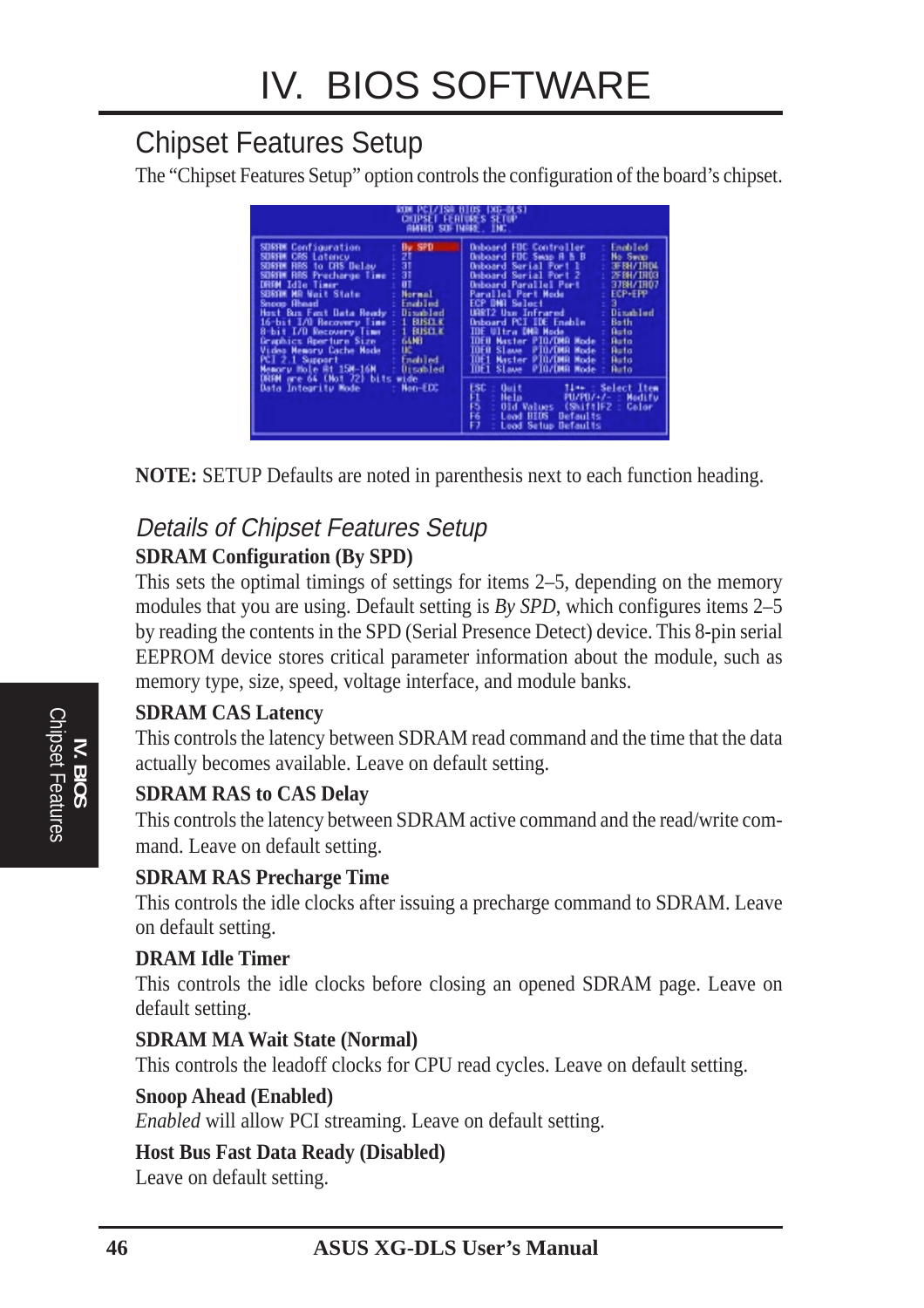#### **16-bit I/O Recovery Time (1 BUSCLK) / 8-bit I/O Recovery Time (1 BUSCLK)**

Timing for 16-bit and 8-bit ISA cards, respectively. Leave on default setting.

#### **Graphics Aperture Size (64MB)**

Memory-mapped, graphics data structures can reside in a Graphics Aperture. Leave on default setting.

#### **Video Memory Cache Mode (UC)**

*USWC* (uncacheable, speculative write combining) is a new cache technology for the video memory of the processor. It can greatly improve the display speed by caching the display data. You must leave this on the default setting of *UC* (uncacheable) if your display card cannot support this feature, otherwise your system may not boot.

#### **PCI 2.1 Support (Enabled)**

This function allows you to enable or disable PCI 2.1 features including passive release and delayed transaction. Leave *Enabled* (default setting) for PCI 2.1 compliancy.

#### **Memory Hole At 15M–16M (Disabled)**

Enabling this feature reserves 15MB to 16MB memory address space to ISA expansion cards that specifically require this setting. This makes the memory from 15MB and up unavailable to the system. Expansion cards can only access memory up to 16MB. The default is *Disabled*.

#### **DRAM are xx bits wide**

If all your DIMMs have ECC (e.g.,  $8 \text{ chips} + 1 \text{ ECC chip}$ ), they are considered 72bits and the following will be displayed:



If your DIMMs do not have ECC (e.g., 8 chips), they are considered 64 bits and the following will be displayed instead:



#### **Data Integrity Mode (Non-ECC)**

*Non-ECC* has byte-wise write capability but no provision for protecting data integrity in the memory module array. *EC-Only* data errors are detected but not corrected. *ECC* with hardware scrubbing allows a detection of single-bit and multiple-bit errors and recovery of single-bit errors. (See **2. System Memory**, section III for more information on memory modules.)

#### .................................................................................................................................... **Onboard FDC Controller (Enabled)**

When *Enabled*, this field allows you to connect your floppy disk drives to the onboard floppy disk drive connector instead of a separate controller card. If you want to use a different controller card to connect the floppy disk drives, set this field to *Disabled*.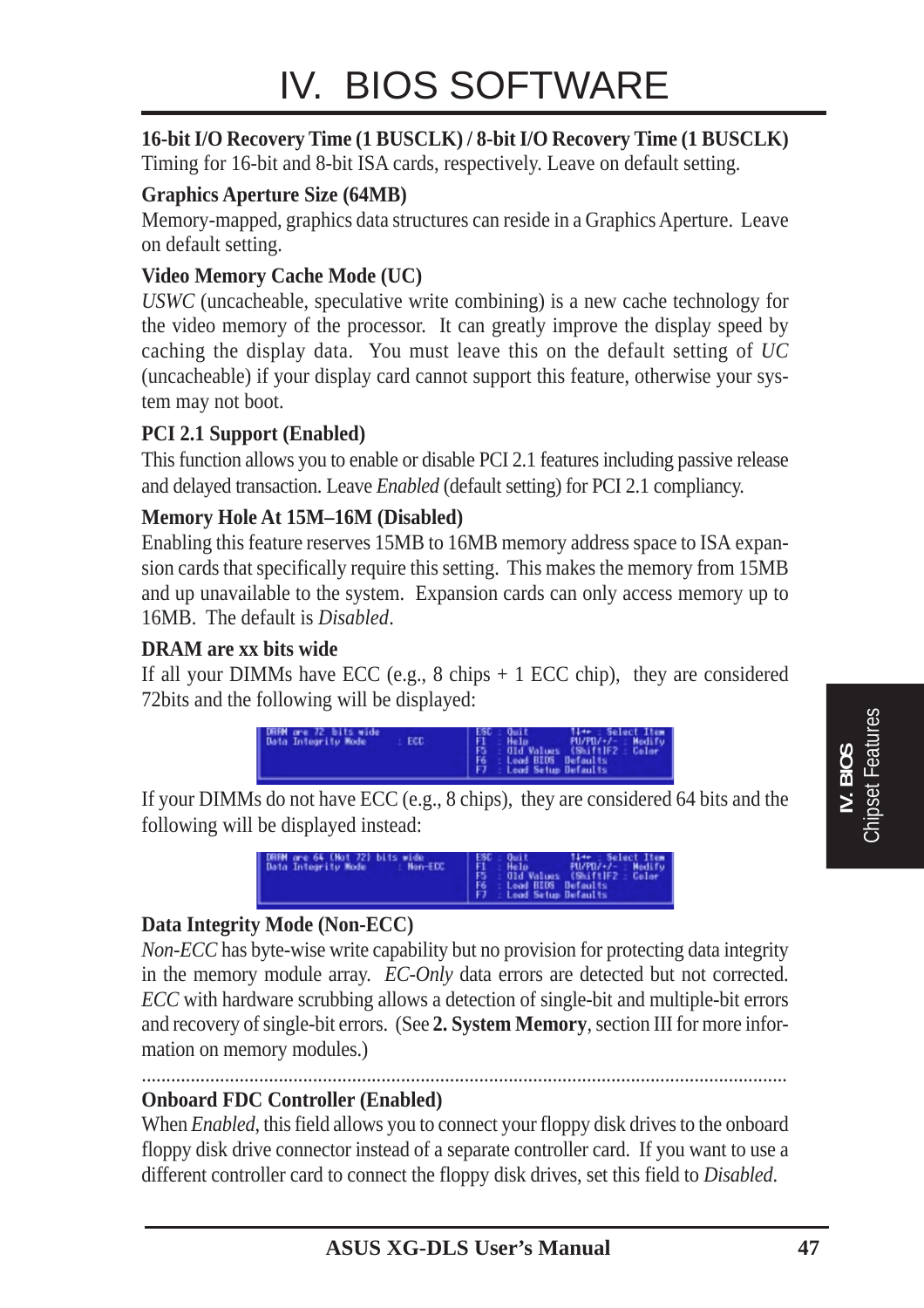#### **Onboard FDC Swap A & B (No Swap)**

This field allows you to reverse the hardware drive letter assignments of your floppy disk drives. Two options are available: *No Swap* and *Swap AB*. If you want to switch drive letter assignments through the onboard chipset, set this field to *Swap AB*.

#### **Onboard Serial Port 1 (3F8H/IRQ4)**

Settings are *3F8H/IRQ4*, *2F8H/IRQ3, 3E8H/IRQ4, 2E8H/IRQ10,* and *Disabled* for the onboard serial connector.

#### **Onboard Serial Port 2 (2F8H/IRQ3)**

Settings are *3F8H/IRQ4, 2F8H/IRQ3*, *3E8H/IRQ4, 2E8H/IRQ10,* and *Disabled* for the onboard serial connector.

#### **Onboard Parallel Port (378H/IRQ7)**

This field sets the address of the onboard parallel port connector. You can select either: *3BCH / IRQ 7, 378H / IRQ 7, 278H / IRQ 5, Disabled.* If you install an I/O card with a parallel port, ensure that there is no conflict in the address assignments. The PC can support up to three parallel ports as long as there are no conflicts for each port.

#### **Parallel Port Mode (ECP+EPP)**

This field allows you to set the operation mode of the parallel port. The setting *Normal*, allows normal-speed operation but in one direction only; *EPP* allows bidirectional parallel port operation at maximum speed; *ECP* allows the parallel port to operate in bidirectional mode and at a speed faster than the maximum unidirectional data transfer rate; *ECP+EPP* allows normal speed operation in a two-way mode.

#### **ECP DMA Select (3)**

This selection is available only if you select *ECP* or *ECP+EPP* in the **Parallel Port Mode**. Select either DMA Channel *1, 3*, or *Disable*.

#### **UART2 Use Infrared (Disabled)**

When enabled, this field activates the onboard infrared feature and sets the second serial UART to support the infrared module connector on the motherboard. If your system already has a second serial port connected to the onboard COM2 connector, it will no longer work if you enable the infrared feature. By default, this field is set to *Disabled*, which leaves the second serial port UART to support the COM2 serial port connector. See **IrDA-compliant infrared module connector** under section III**.**

#### **Onboard PCI IDE Enable (Both)**

You can select to enable the *primary* IDE channel, *secondary* IDE channel, *both*, or *disable* both channels (for systems with only SCSI drives).

#### **IDE Ultra DMA Mode (Auto)**

This field autodetects Ultra DMA capability (for improved transfer speeds and data integrity) for compatible IDE devices. Set to *Disable* to suppress Ultra DMA capability.

**IDE 0 Master/Slave PIO/DMA Mode, IDE 1 Master/Slave PIO/DMA Mode (Auto)** Each channel (0 and 1) has both a master and a slave making four IDE devices

possible. Because each IDE device may have a different Mode timing (*0, 1, 2, 3, 4*), it is necessary for these to be independent. The default setting of *Auto* will allow autodetection to ensure optimal performance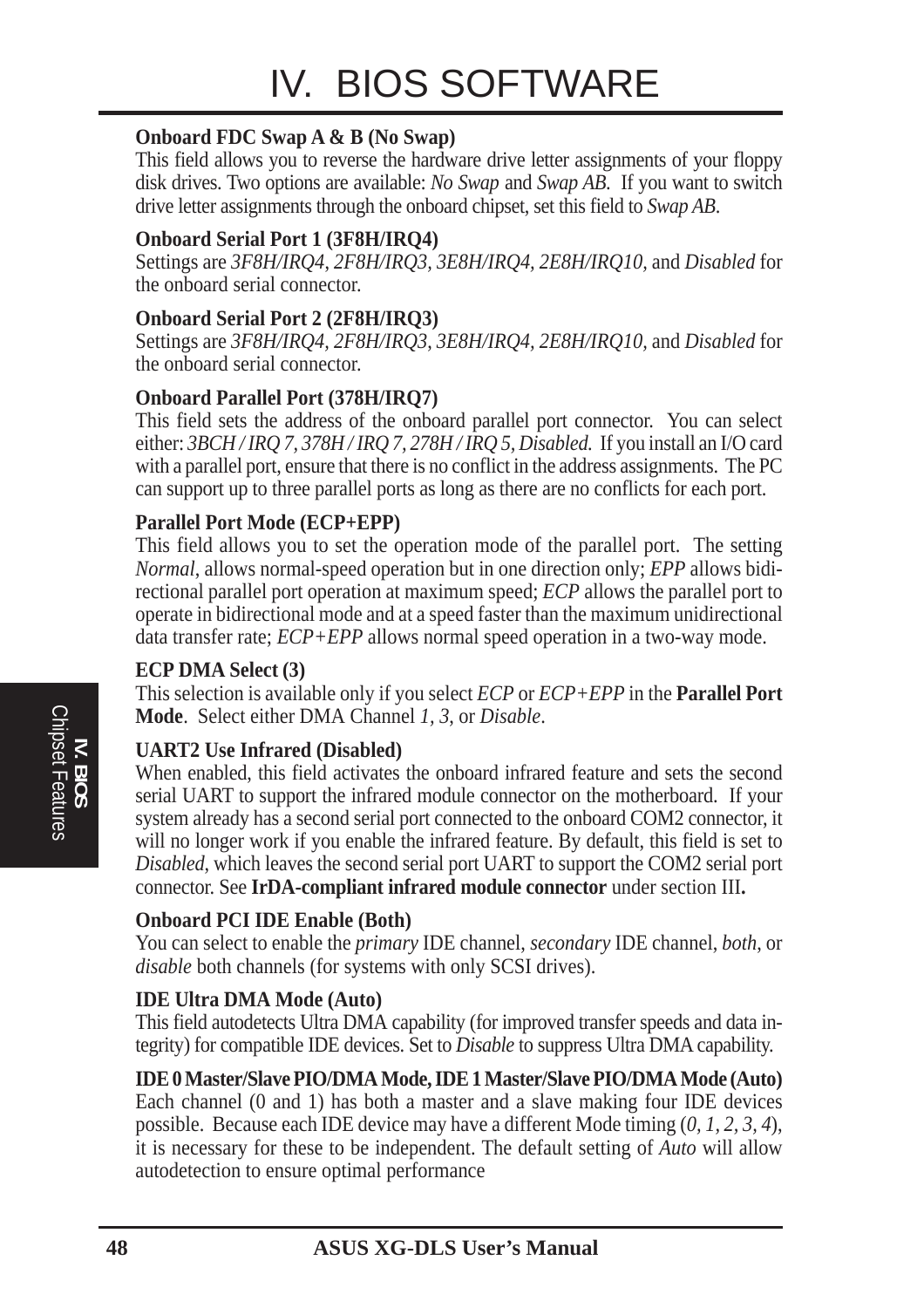### Power Management Setup

The "Power Management Setup" option allows you to reduce power consumption. This feature turns off the video display and shuts down the hard disk after a period of inactivity.

|                                                                                                                                                                                                                                                                                                                                                                                                                                                                            | --                                                                                                                                                                                                                                                                                                                                                                      |
|----------------------------------------------------------------------------------------------------------------------------------------------------------------------------------------------------------------------------------------------------------------------------------------------------------------------------------------------------------------------------------------------------------------------------------------------------------------------------|-------------------------------------------------------------------------------------------------------------------------------------------------------------------------------------------------------------------------------------------------------------------------------------------------------------------------------------------------------------------------|
| Pawer Management<br>: User Define<br>: Suspend $\rightarrow$ DFF<br>Video Off Dotion<br>Video Off Method<br>$:$ DPMS DFF<br>on PM Timors on<br>: Disable<br>HDD Power Down<br><b>Suspend Mode</b><br>: Disable<br>** Power the Control<br>$\cdots$<br>Soft DFF<br><b>PWR Button ( &amp; Secs</b><br>Mill Up On Modem Act<br>: Enabled<br>: Dispolad<br>AC PWR Loss Restart<br>Power the By Keyboard<br>: Disabled<br>: Disabled<br><b>Rutomatic Power Up .</b><br>Disabled | ** Fan Monitor<br>3388571<br>Chassis Fan Speed<br>CPU Fan Speed 3000FPN<br>Power Fan Spood : Ignore<br>** Thermal Monitor **<br>CPU Temperature : 500/112F<br>MB Temperature : 250/77F<br>** Valtage Monitor **<br><b>VCORE Voltage</b><br>3.37<br>.39<br>昏<br>$-9.3V$ Yolinge<br>.SV Voltage<br>÷<br>$+129$<br><b>Voltage</b><br>雪<br><b>Tolinge</b><br><b>Voltage</b> |
|                                                                                                                                                                                                                                                                                                                                                                                                                                                                            | ESC<br>Time : Select Item<br>$\frac{0}{10}$<br>PU/PD/+/- Medify<br>Old Values (Shift)F2 : Color<br>F6<br>Load BIDS Defaults<br><b>Lead Setup Defaults</b>                                                                                                                                                                                                               |

**NOTE:** SETUP Defaults are noted in parenthesis next to each function heading.

#### Details of Power Management Setup **Power Management (User Define)**

This field acts as the master control for the power management modes. *Max Saving* puts the system into power saving mode after a brief period of system inactivity; *Min Saving* is almost the same as *Max Saving* except that this time the system inactivity period is longer; *Disable* disables the power saving features; *User Define* allows you to set power saving options according to your preference.

**IMPORTANT:** Advanced Power Management (APM) should be installed to keep the system time updated when the computer enters suspend mode activated by the BIOS Power Management. For DOS environments, you need to add the statement, DEVICE=C:\DOS\POWER.EXE, in you CONFIG.SYS. For Windows 3.x and Windows 95, you need to install Windows with the APM feature. A battery and power cord icon labeled "Power" will appear in the "Control Panel." Choose "Advanced" in the Power Management Field.

#### **Video Off Option (Suspend -> Off )**

This field determines when to activate the video off feature for monitor power management. The settings are *Always On* and *Suspend -> Off.*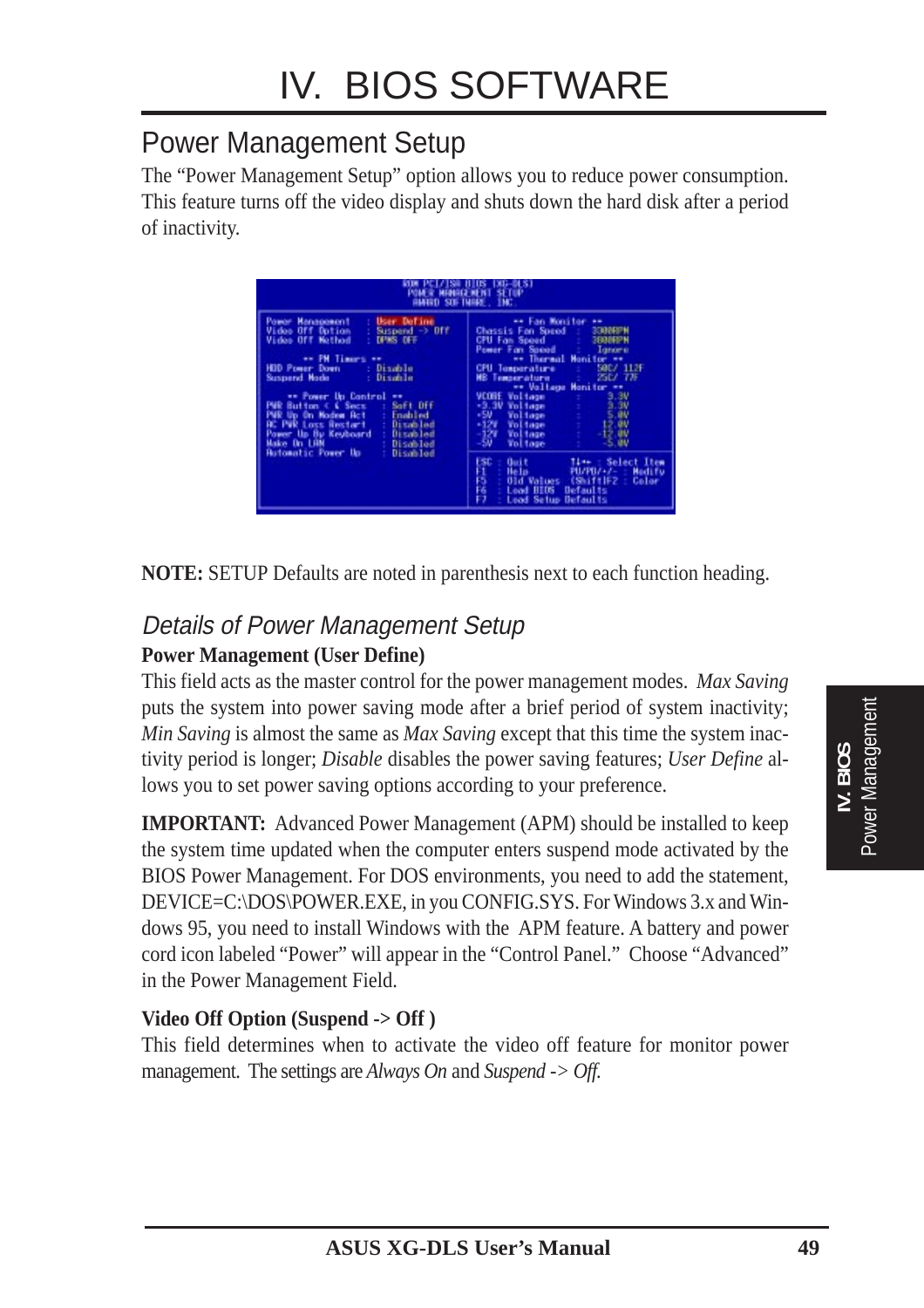# IV. BIOS SOFTWARE

#### **Video Off Method (DPMS OFF)**

This field defines the video off features. The following options are available: *DPMS OFF*, *DPMS Reduce ON*, *Blank Screen*, *V/H SYNC+Blank, DPMS Standby,* and *DPMS Suspend*. The DPMS (Display Power Management System) features allow the BIOS to control the video display card if it supports the DPMS feature. *Blank Screen* only blanks the screen (use this for monitors without power management or "green" features. If set up in your system, your screen saver will not display with *Blank Screen* selected). *V/H SYNC+Blank* blanks the screen and turns off vertical and horizontal scanning.

#### *PM Timers*

This section controls the time-out settings for the Power Management scheme. The fields included in this section are "HDD Power Down", which places the hard disk into its lowest power consumption mode, and the "Suspend Mode" which suspends the CPU.

The system automatically "wakes up" from any power saving mode when there is system activity such as when a key is pressed from the keyboard, or when there is activity detected from the enabled IRQ channels.

#### **HDD Power Down (Disable)**

Shuts down any IDE hard disk drives in the system after a period of inactivity. This time period is user-configurable to *1–15 Min* or *Disable*. This feature does not affect SCSI hard drives.

#### **Suspend Mode (Disable)**

Sets the period of time after which each of these modes activate: *30 sec*, *1 Min*, *2 Min*, *4 Min*, *8 Min*, *20 Min*, *30 Min*, *40 Min*, *1 Hour,* and *Disable*.

.......................................................................................................................................

*Power Up Control*

This section determines the ways the system can be controlled when it is started or restarted, when modem activity is detected, or when power to the computer is interrupted and reapplied. The Soft-Off mode refers to powering off the system through a momentary button switch (ATX switch) or through the software as opposed to disconnecting the AC power by way of a rocker switch or other means.

#### **PWR Button < 4 Secs (Soft Off)**

When set to *Soft Off*, the ATX switch can be used as a normal system power-off button when pressed for less than 4 seconds. *Suspend* allows the button to have a dual function where pressing less than 4 seconds will place the system in sleep mode. Regardless of the setting, holding the ATX switch for more than 4 seconds will power off the system.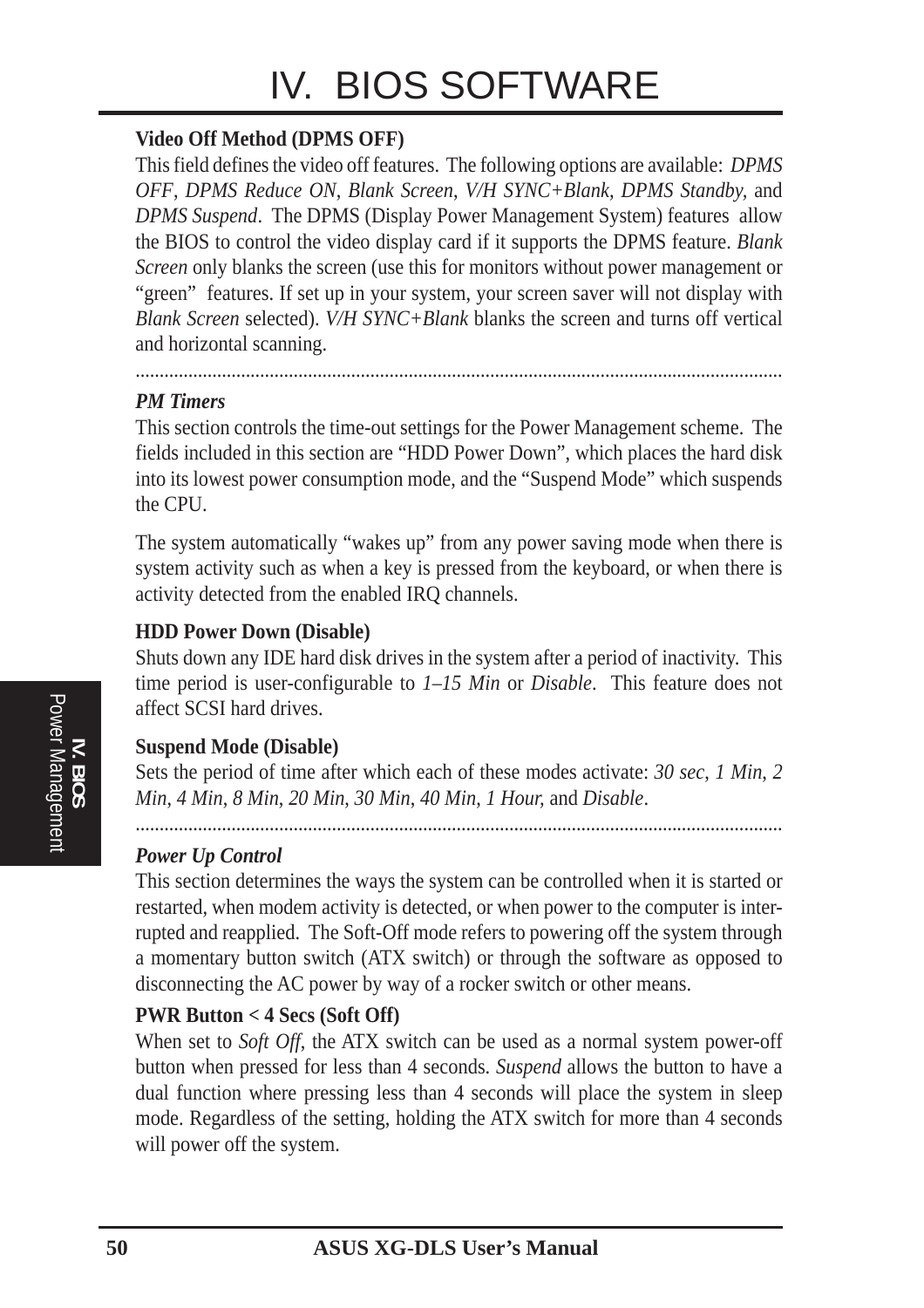#### **PWR Up On Modem Act (Enabled)**

This allows either settings of *Enabled* or *Disabled* for powering up the computer (turns the ATX power supply on) when the modem receives a call while the computer is Soft-off. **NOTE:** The computer cannot receive or transmit data until the computer and applications are fully running, thus connection cannot be made on the first try. Turning an external modem off and then back on while the computer is off causes an initialization string that will also cause the system to power on.

#### **AC PWR Loss Restart (Disabled)**

This allows you to set whether you want your system to boot up after the power has been interrupted. *Disabled* leaves your system off after reapplying power and *Enabled* boots up your system after reapplying power.

#### **Power Up By Keyboard (Disabled)**

This allows the computer to be powered on by pressing the spacebar on the keyboard. This feature requires an ATX power supply that can supply at least 300mA on the +5VSB lead. The default is set to *Disabled* because not all computers have the appropriate ATX power supply. Your computer will not power ON if you set this to *Enabled* but do not have the appropriate ATX power supply.

#### **Wake On LAN (Enabled)**

This allows you to remotely power up your system through your network by sending a wake-up frame or signal. With this feature, you can remotely upload/download data to/from systems during off-peak hours. *Enabled* sets this feature.

**IMPORTANT:** This feature requires the optional network interface (see **VII. Network Interface**) and an ATX power supply with at least 720mA +5V standby power.

#### **Automatic Power Up (Disabled)**

This allows you to have an unattended or automatic power up of your system. You may configure your system to power up at a certain time of the day by selecting *Everyday*, which will allow you to set the time or at a certain time and day by selecting *By Date.*

#### *Fan Monitor (xxxxRPM)*

The onboard hardware monitor is able to detect the Chassis Fan Speed, CPU Fan Speed, and the Power Supply Fan Speed in Rotations Per Minute (RPM). Set to *Ignore* if one of these are not used so that error messages will not be given.

#### ..................................................................................................................................... *Thermal Monitor (xxxC/xxxF)*

The onboard hardware monitor is able to detect the CPU and MB (motherboard) temperatures. Set to *Ignore* only if necessary.

.....................................................................................................................................

#### *Voltage Monitor (xx.xV)*

The onboard hardware monitor is able to detect the voltages put out by the voltage regulators. Set to *Ignore* only if necessary.

**NOTE:** If any of the monitored items are out of range, an error message will appear: "Hardware Monitor found an error, enter POWER MANAGEMENT SETUP for details". You will then be prompted to "Press **F1** to continue, **DEL** to enter SETUP".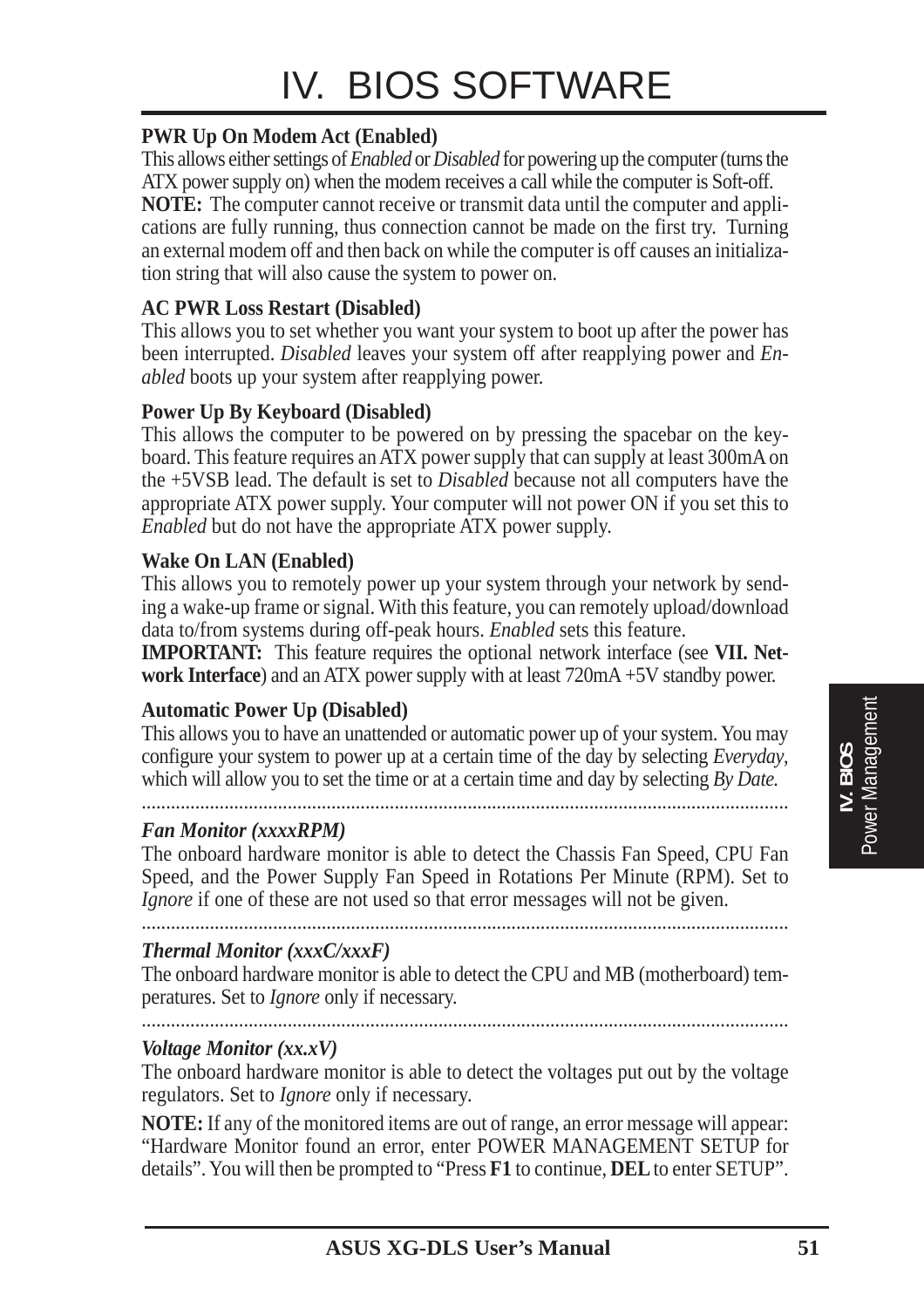### PNP and PCI Setup

The "PNP and PCI Setup" option configures the PCI bus slots. All PCI bus slots on the system use INTA#, thus all installed PCI cards must be set to this value.

| No.<br>PMP OS Installed                                               | 1 Used By 188 : No/10U<br>DMFI.           |
|-----------------------------------------------------------------------|-------------------------------------------|
| Slot 1 IM<br><b>Buto</b>                                              | DMR.<br>3. Used By 158 : No/ICU           |
| Slot 2 IM<br><b>Buto</b>                                              | DMR<br>5 Used By ISH : No/ICU             |
| Slot 3 IRQ<br><b>Buto</b>                                             |                                           |
| Slot 4/5 IRO<br>$:$ Buto                                              | ISR MEM Block BRSE : No/ICU               |
| PCI Latency Timer : 32 PCI Clock                                      |                                           |
|                                                                       | <b>Onboard NHR B105 : Ruto</b>            |
|                                                                       | ONB AHA BIOS First : No                   |
| 麗麗<br>3 Used By TSR<br>No/TCU<br>-11                                  | SCSI Channel B Tarm: Enabled              |
| 6 Used By ISB<br>No/TCU<br>×                                          | SCSI Channel A Term: Enabled              |
| 5 thord By TSR<br>No/TCU                                              | USB TRI : Enabled                         |
| 7 Used By 198<br>Na/TCU                                               | VGR BIOS Sequence : PCT/REP               |
| 9 Used By ISB<br>No/TCU                                               |                                           |
| No/TCD                                                                |                                           |
| 00 10 Used By 199<br>00 11 Used By 199<br>00 12 Used By 199<br>No/TOU |                                           |
| No/TCU                                                                | USC.<br><b>Quit</b><br>Time : Select Item |
| IRO 14 Used By 188<br>No/TCU                                          | PU/PD/+/- Medify<br>Help.                 |
| IHO 15 Used By 188<br>No/TCU                                          | Old Values (Shift)F2 : Color              |
|                                                                       | 唇稀<br>Load BIDS Defaults                  |
|                                                                       | Load Setup Defaults                       |

**NOTE:** SETUP Defaults are noted in parenthesis next to each function heading.

# Details of PNP and PCI Setup

#### **PNP OS Installed (No)**

This field allows you to use a Plug-and-Play (PnP) operating system to configure the PCI bus slots instead of using the BIOS. Thus interrupts may be reassigned by the OS when *Yes* is selected. When a non-PnP OS is installed or to prevent reassigning of interrupt settings, select the default setting of *No*.

#### **Slot 1 IRQ** / **Slot 2 IRQ (Auto)**

These fields set how IRQ use is determined for each PCI slot. The default setting for each field is *Auto*, which uses auto-routing to determine IRQ use. The other options are manual settings of *NA, 3, 4, 5, 7, 9, 10, 11, 12, 14* or *15* for each slot.

#### **PCI Latency Timer (32 PCI Clock)**

The default setting of *32 PCI Clock* enables maximum PCI performance for this motherboard.

#### **IRQ xx Used By ISA (No/ICU)**

These fields indicate whether or not the displayed IRQ for each field is being used by a legacy (non-PnP) ISA card. Two options are available: *No/ICU* and *Yes*. The first option, the default value, indicates either that the displayed IRQ is not used or an ISA Configuration Utility (ICU) is being used to determine if an ISA card is using that IRQ. If you install a legacy ISA card that requires a unique IRQ, and you are not using an ICU, you must set the field for that IRQ to *Yes*. For example: If you install a legacy ISA card that requires IRQ 10, then set **IRQ10 Used By ISA** to *Yes*.

......................................................................................................................................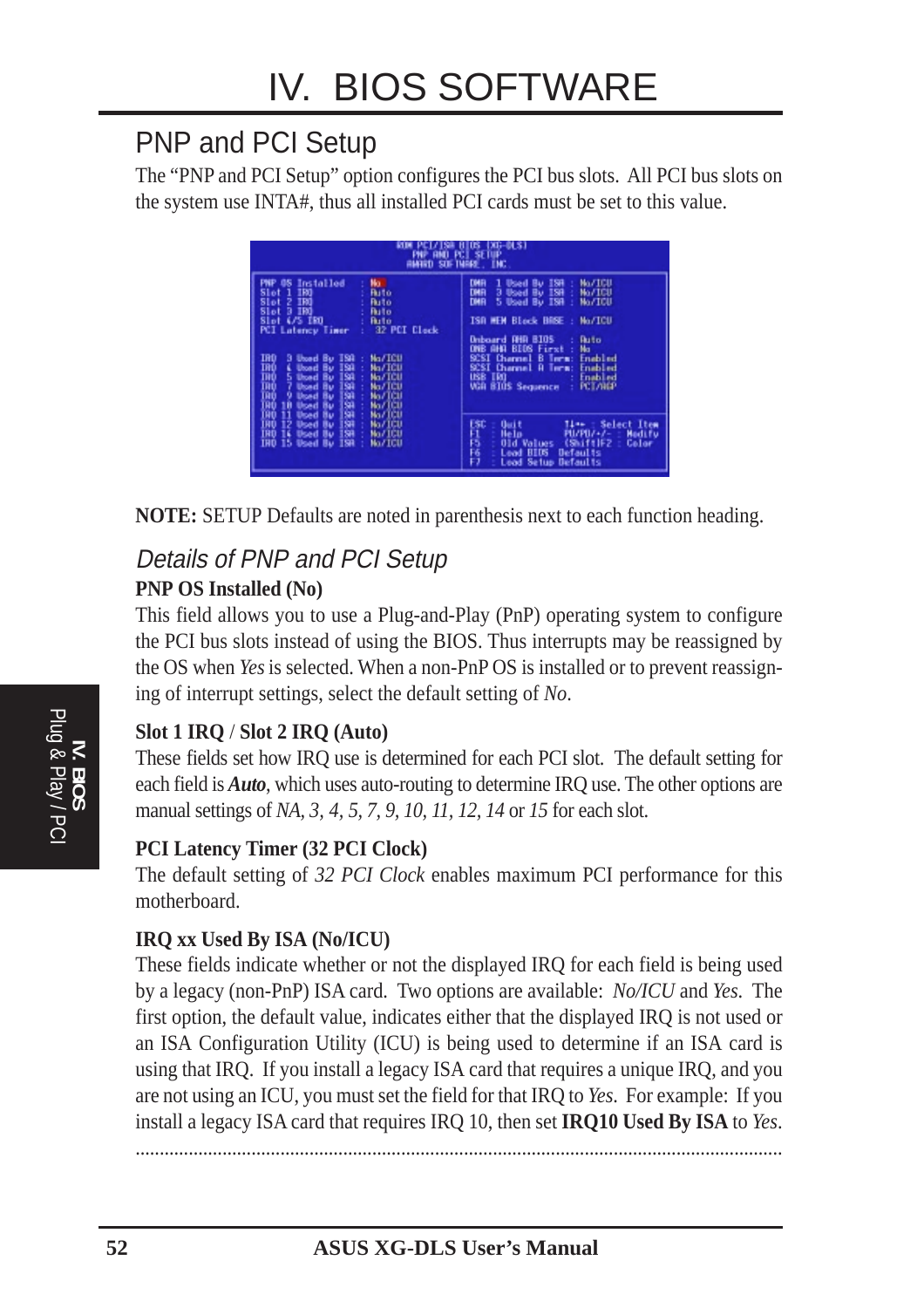#### **DMA x Used By ISA (No/ICU)**

These fields indicate whether or not the displayed DMA channel for each field is being used by a legacy (non-PnP) ISA card. Available options include: *No/ICU* and *Yes*. The first option, the default setting, indicates either that the displayed DMA channel is not used or an ICU is being used to determine if an ISA card is using that channel. If you install a legacy ISA card that requires a unique DMA channel, and you are not using an ICU, you must set the field for that channel to *Yes*.

#### **ISA MEM Block BASE (No/ICU)**

This field allows you to set the base address and block size of a legacy ISA card that uses any memory segment within the C800H and DFFFH address range. If you have such a card, and you are not using an ICU to specify its address range, select a base address from the six available options; the **ISA MEM Block SIZE** field will then appear for selecting the block size. If you have more than one legacy ISA card in your system that requires to use this address range, you can increase the block size to either 8K, 16K, 36K, or 64K. If you are using an ICU to accomplish this task, leave **ISA MEM Block BASE** to its default setting of *No/ICU*.

#### **Onboard AHA BIOS (Auto)**

The default uses *Auto* settings for the onboard Adaptec 7896 SCSI BIOS. If you do not want to use the onboard Adaptec 7896 SCSI BIOS, choose *Disabled*.

#### **ONB AHA BIOS First (No)**

This field allows you to give priority to the onboard SCSI BIOS for SCSI functions over other add-on SCSI controllers. The default is No.

#### **SCSI Channel B/A Term (Enabled)**

The onboard SCSI chipset supports dual channels. There are three SCSI connectors on the motherboard. The ULTRA2SCSIA (68-pin) connector uses channel A and the FASTSCSI (50-pin) and ULTRA2SCSIB (68-pin) connectors use channel B.

When termination is enabled for a particular channel, the relevant connector can only be used to connect a single-ended SCSI cable. If you want to use a doubleended configuration, you must disable the termination for that channel.

#### **USB IRQ (Enabled)**

*Enabled* reserves an IRQ# for the USB to work, *Disabled* does not allow the USB to have an IRQ# and therefore prevents the USB from functioning. If you are not using any USB devices, you may set this feature to *Disabled* to save an extra IRQ# for expansion cards.

#### **VGA BIOS Sequence (PCI/AGP)**

If your computer has both PCI and AGP VGA cards, this field allows you to select which of the cards will act as your primary card. The default, *PCI/AGP*, allows your PCI card to take precedent when detected. *AGP/PCI* uses the AGP card as your primary card.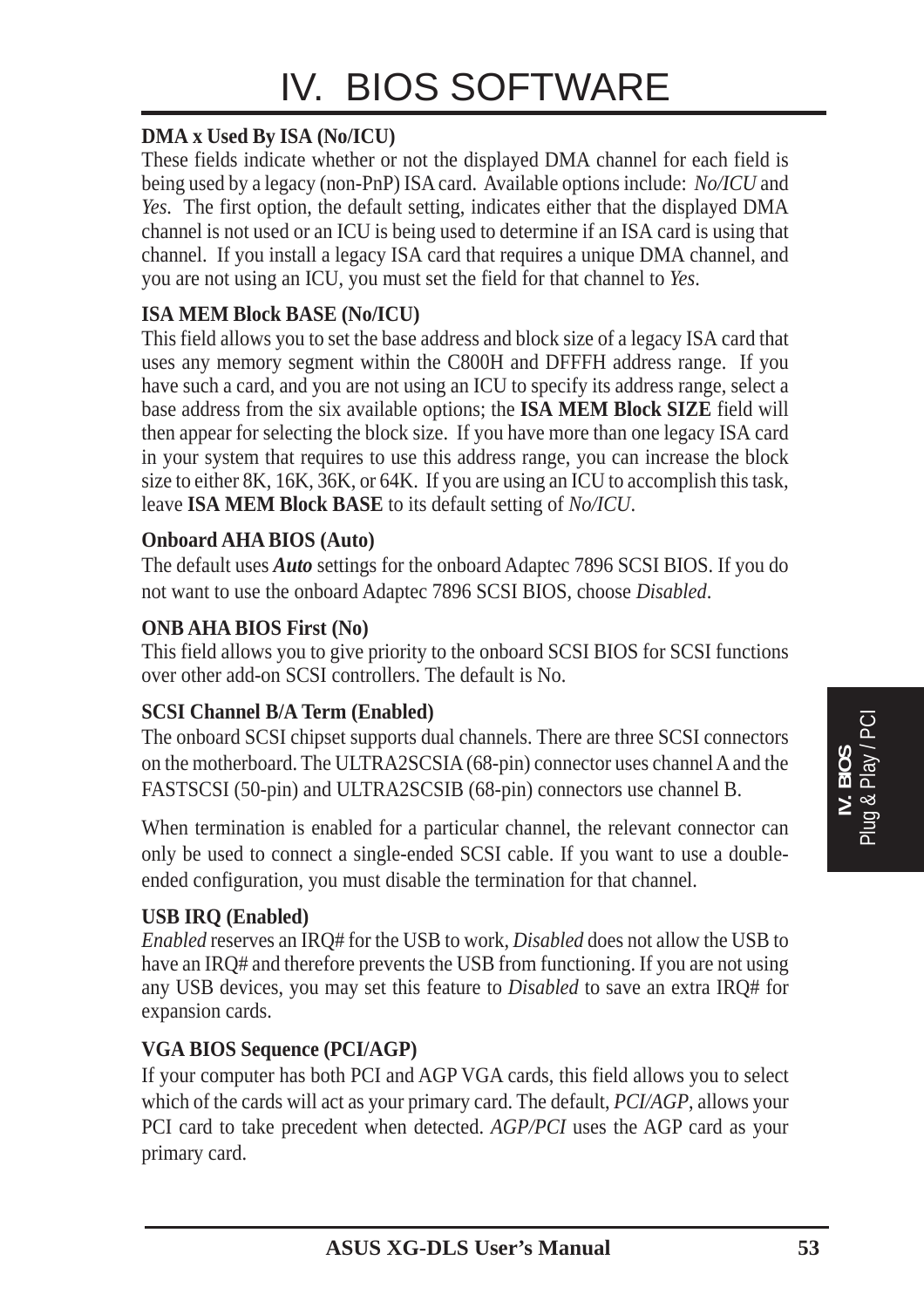## Load BIOS Defaults

The "Load BIOS Defaults" option allows you to load the troubleshooting default values permanently stored in the BIOS ROM. These default settings are non-optimal and disable all high performance features. To load these default settings, highlight "Load BIOS Defaults" on the main screen and then press <Enter>. The system displays a confirmation message on the screen. Press  $\langle Y \rangle$  and then  $\langle$ Enter $\rangle$  to confirm. Press  $\langle N \rangle$  and then  $\langle$ Enter $\rangle$  to abort. This feature does not affect the fields on the Standard CMOS Setup screen.

### Load Setup Defaults

The "Load Setup Defaults" option allows you to load the default values to the system configuration fields. These default values are the optimized configuration settings for the system. To load these default values, highlight "Load Setup Defaults" on the main screen and then press <Enter>. The system displays a confirmation message on the screen. Press  $\langle Y \rangle$  and then  $\langle$ Enter $\rangle$  to confirm. Press  $\langle N \rangle$  and then <Enter> to abort. This feature does not affect the fields on the Standard CMOS Setup screen.





## Supervisor Password and User Password

These two options set the system passwords. "Supervisor Password" sets a password that will be used to protect the system and the Setup utility; "User Password" sets a password that will be used exclusively on the system. By default, the system comes without any passwords. To specify a password, highlight the type you want and then press <Enter>. A password prompt appears on the screen. Taking note that the password is case sensitive, and can be up to 8 alphanumeric characters long, type in your password and then press <Enter>. The system confirms your password by asking you to type it again. After setting a password, the screen automatically reverts to the main screen.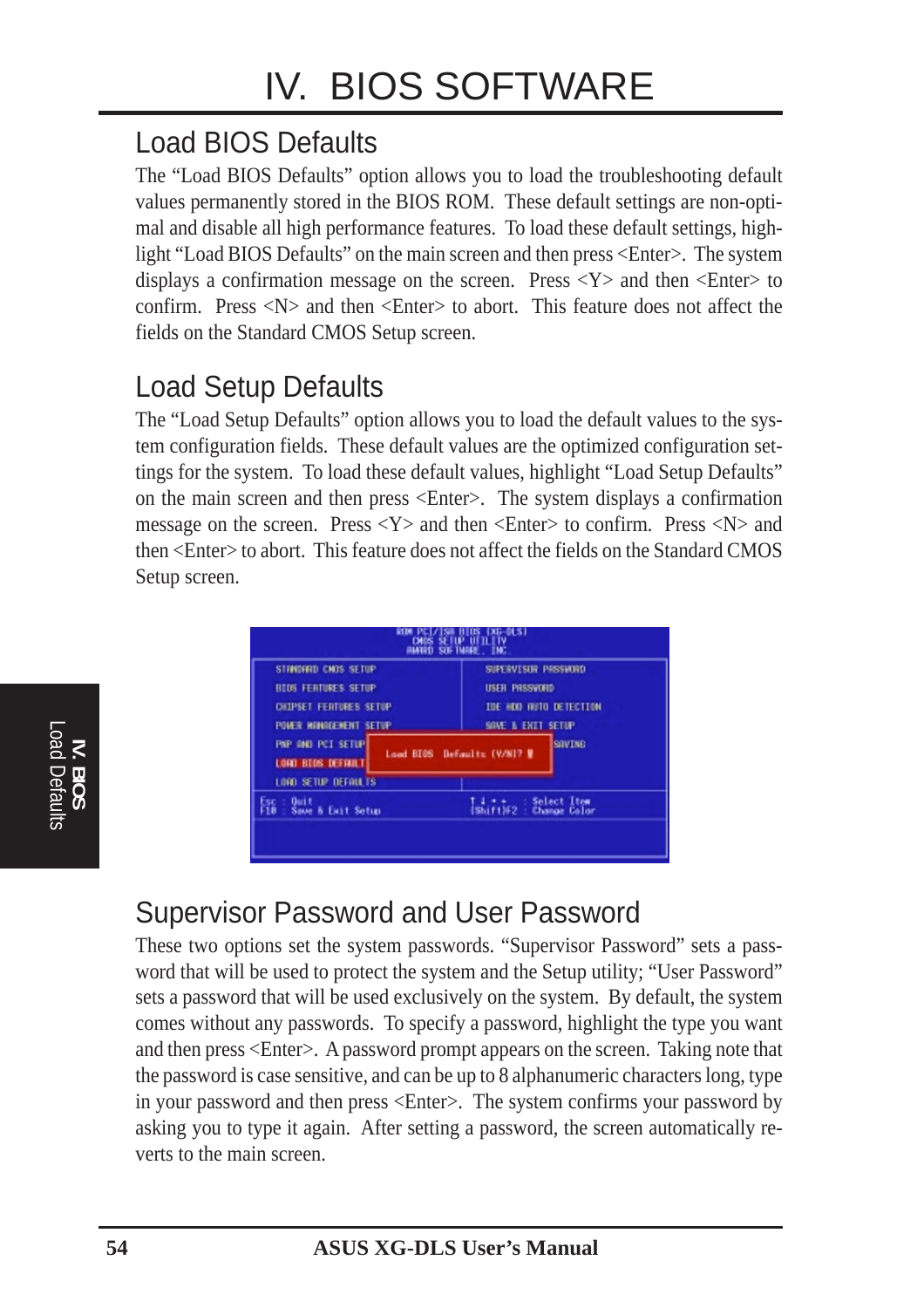### Supervisor Password and User Password

These two options set the system passwords. "Supervisor Password" sets a password that will be used to protect the system and the Setup utility; "User Password" sets a password that will be used exclusively on the system. By default, the system comes without any passwords. To specify a password, highlight the type you want and then press <Enter>. A password prompt appears on the screen. Taking note that the password is case sensitive, and can be up to 8 alphanumeric characters long, type in your password and then press <Enter>. The system confirms your password by asking you to type it again. After setting a password, the screen automatically reverts to the main screen.



To implement password protection, specify in the "Security Option" field of the BIOS Features Setup screen when the system will prompt for the password. If you want to disable either password, press <Enter> instead of entering a new password when the "Enter Password" prompt appears. A message confirms the password has been disabled.

#### **Forgot the password?**

If you forgot the password, you can clear the password by erasing the CMOS Real Time Clock (RTC) RAM. The RAM data containing the password information is powered by the onboard button cell battery. To erase the RTC RAM: (1) Unplug your computer, (2) Short the solder points, (3) Turn ON your computer, (4) Hold down <Delete> during bootup and enter BIOS setup to re-enter user preferences.

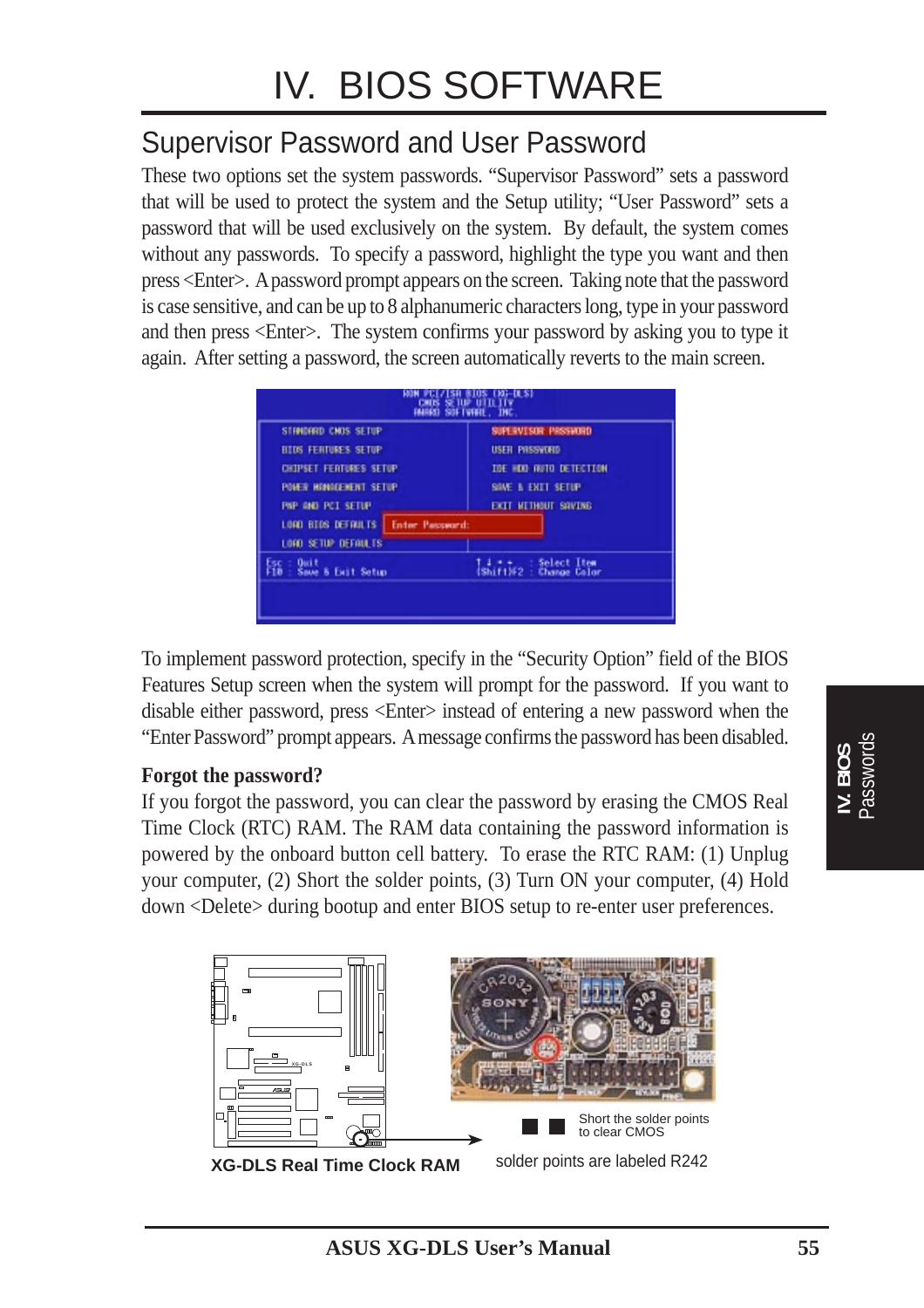### IDE HDD Auto Detection

The "IDE HDD Auto Detection" option detects the parameters of an IDE hard disk drive, and automatically enters them into the Standard CMOS Setup screen.



Up to four IDE drives can be detected, with parameters for each listed inside the box. To accept the optimal entries, press  $\langle Y \rangle$  or else select from the numbers displayed under the OPTIONS field (2, 1, 3 in this case); to skip to the next drive, press  $\langle N \rangle$ . If you accept the values, the parameters will appear listed beside the drive letter on the screen. The process then proceeds to the next drive letter. Pressing  $\langle N \rangle$  to skip rather than to accept a set of parameters causes the program to enter zeros after that drive letter.

Remember that if you are using another IDE controller that does not feature Enhanced IDE support for four devices, you can only install two IDE hard disk drives. Your IDE controller must support the Enhanced IDE features in order to use Drive E and Drive F. The onboard PCI IDE controller supports Enhanced IDE, with two connectors for connecting up to four IDE devices. If you want to use another controller that supports four drives, you must disable the onboard IDE controller in the Chipset Features Setup screen.

When auto-detection is completed, the program automatically enters all entries you accepted on the field for that drive in the Standard CMOS Setup screen. Skipped entries are ignored and are not entered in the screen.

If you are auto-detecting a hard disk that supports the LBA mode, three lines will appear in the parameter box. Choose the line that lists LBA for an LBA drive. Do not select Large or Normal.

The auto-detection feature can only detect one set of parameters for a particular IDE hard drive. Some IDE drives can use more than one set. This is not a problem if the drive is new and empty.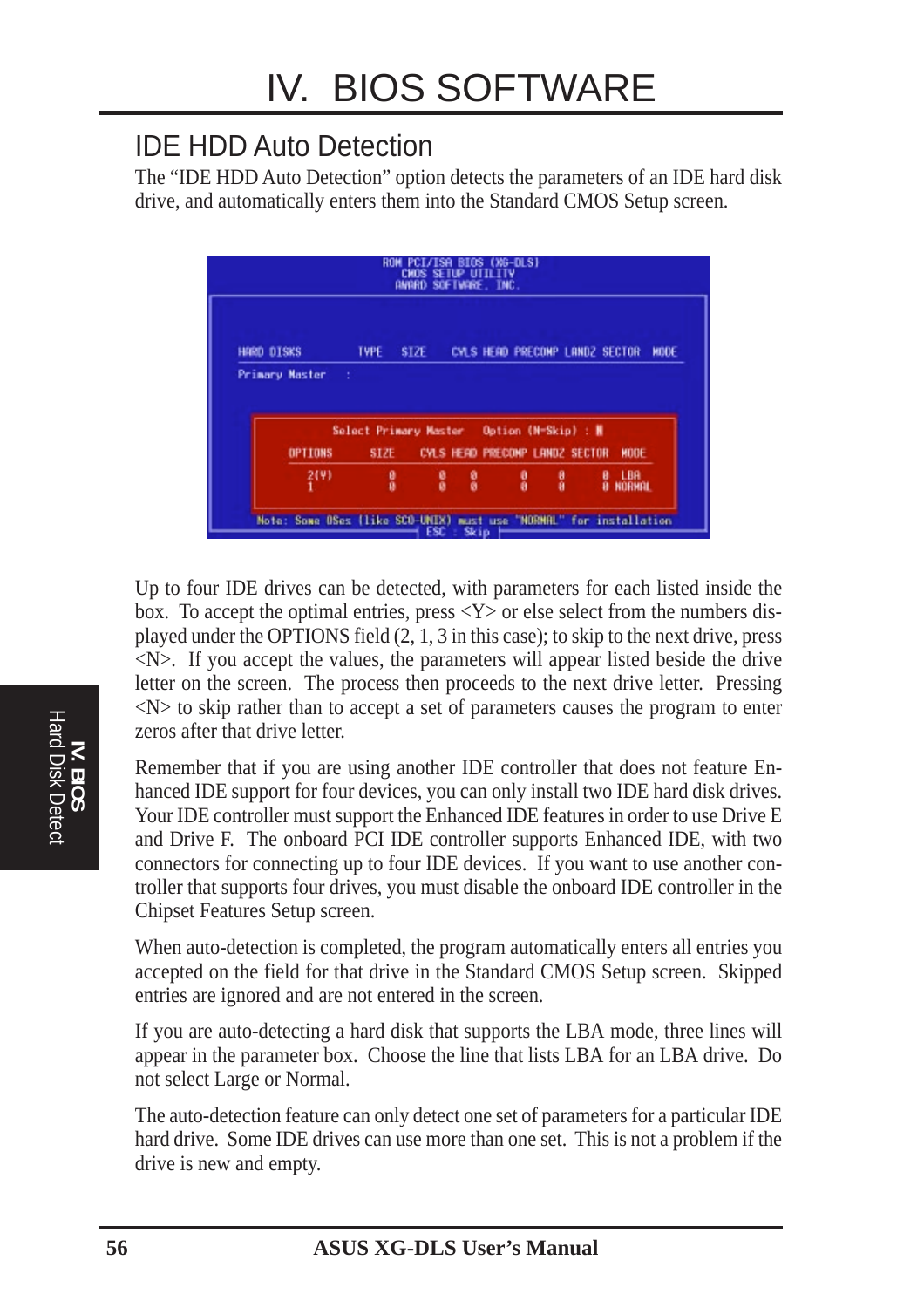# IV. BIOS SOFTWARE

**IMPORTANT:** If your hard disk was already formatted on an older previous system, incorrect parameters may be detected. You will need to enter the correct parameters manually or use low-level format if you do not need the data stored on the hard disk.

If the parameters listed differ from the ones used when the disk was formatted, the disk will not be readable. If the auto-detected parameters do not match the ones that should be used for your disk, do not accept them. Press <N> to reject the presented settings and enter the correct ones manually from the Standard CMOS Setup screen.

### Save & Exit Setup

Select this option to save into the CMOS memory all modifications you specified during the current session. To save the configuration changes, highlight the "Save & Exit Setup" option on the main screen, type "Y", and then press  $\leq$  Enter $\geq$ .

| STANDARD CMOS SETUP                    | SUPERVISOR PASSWORD                               |
|----------------------------------------|---------------------------------------------------|
| <b>BIOS FEATURES SETUP</b>             | <b>USER PASSHORD</b>                              |
| CHIPSET FEATURES SETUP                 | IDE HDD AUTO DETECTION                            |
| POWER MANAGEMENT SETUP                 | SAME & EXIT SETUP                                 |
| PNP AND PCI SETUP<br>LOAD BIOS DEFAULT | <b>SAVING</b><br>SRVE to CMOS and EXIT (V/N)? M   |
| <b>LOAD SETUP DEFAULTS</b>             |                                                   |
| Esc : Ouit<br>F10 : Save & Exit Setup  | † 1 + + → Select Item<br>(Shift)F2 : Change Color |

## Exit Without Saving

Select this option to exit the Setup utility without saving the modifications you specify during the current session. To exit without saving, highlight the "Exit Without Saving" option on the main screen and then press <Enter>.